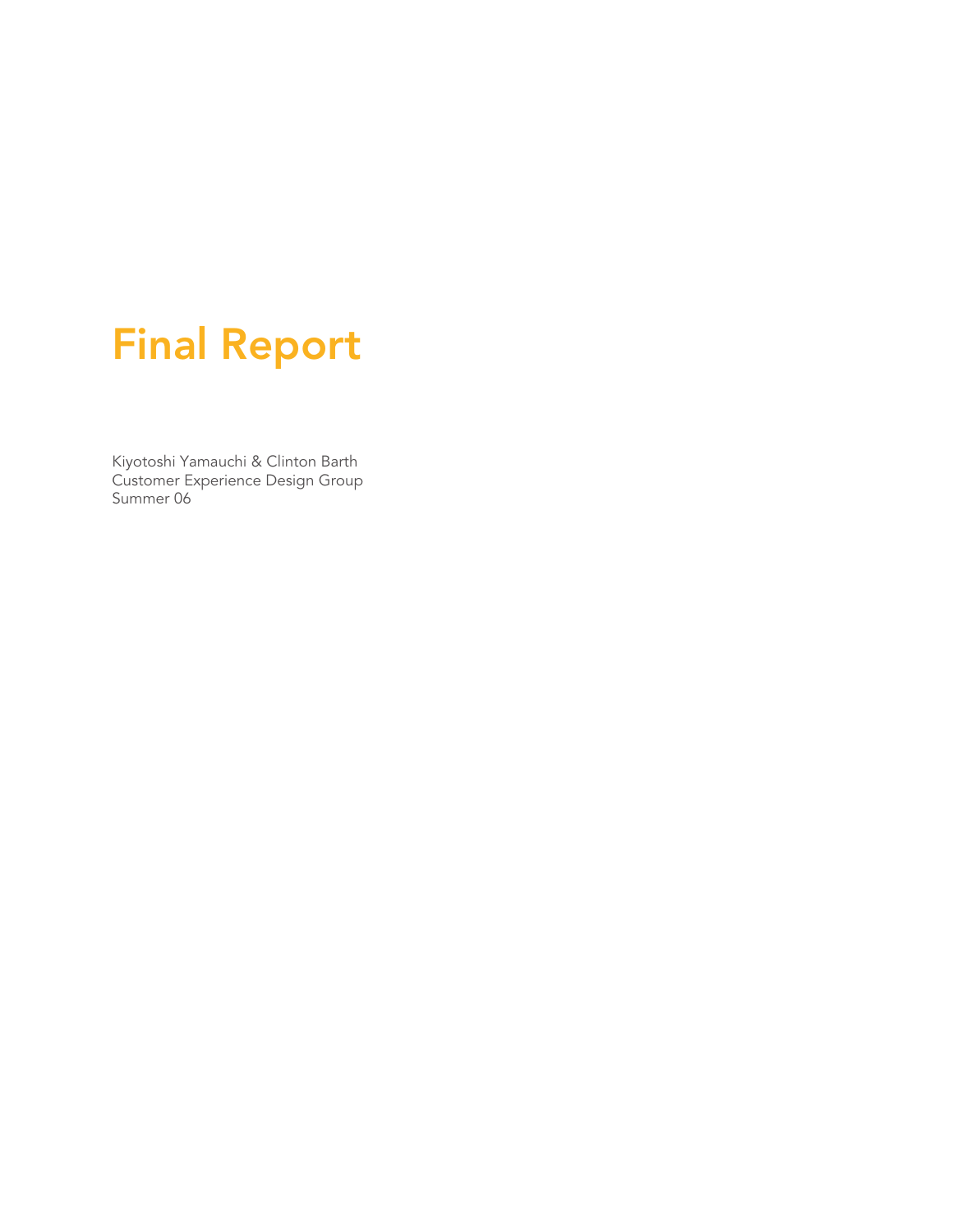# Analysis of Current Service Model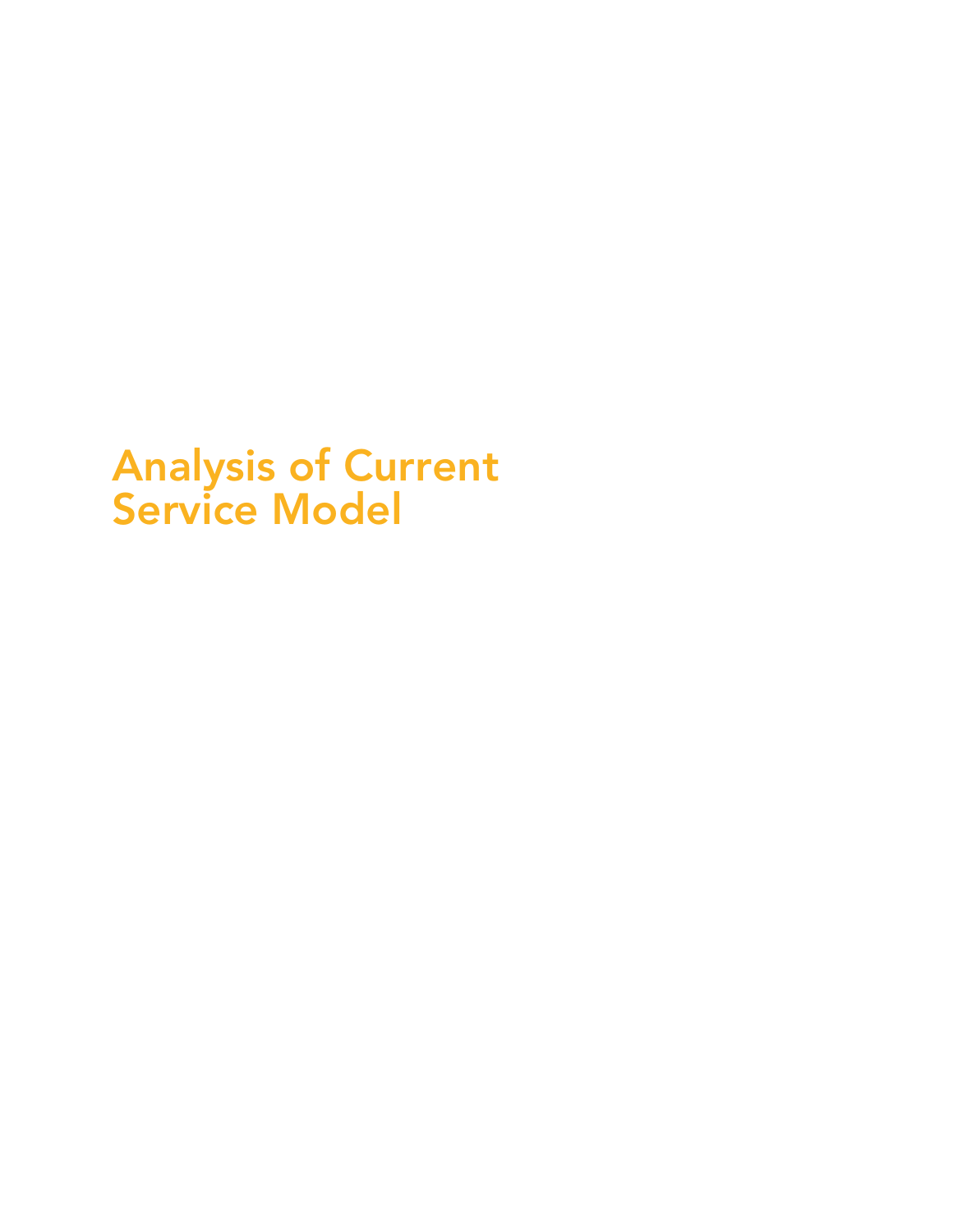## Analysis of current service model

The current single-point model is no longer effective in providing McDonald's targeted experience. In order to understand what changes need to be made, we need to first understand where the current model falls short.

First, an analysis of the **Customer Journey** will allow us to better understand how a customer experiences McDonald's service, and where their needs are not being met.

Second, the current model will be evaluated for its ability to meet both the Forever Young brand objectives as well as Customer Experience design criteria.

This process will provide actionable insights used to guide the creation of future service models.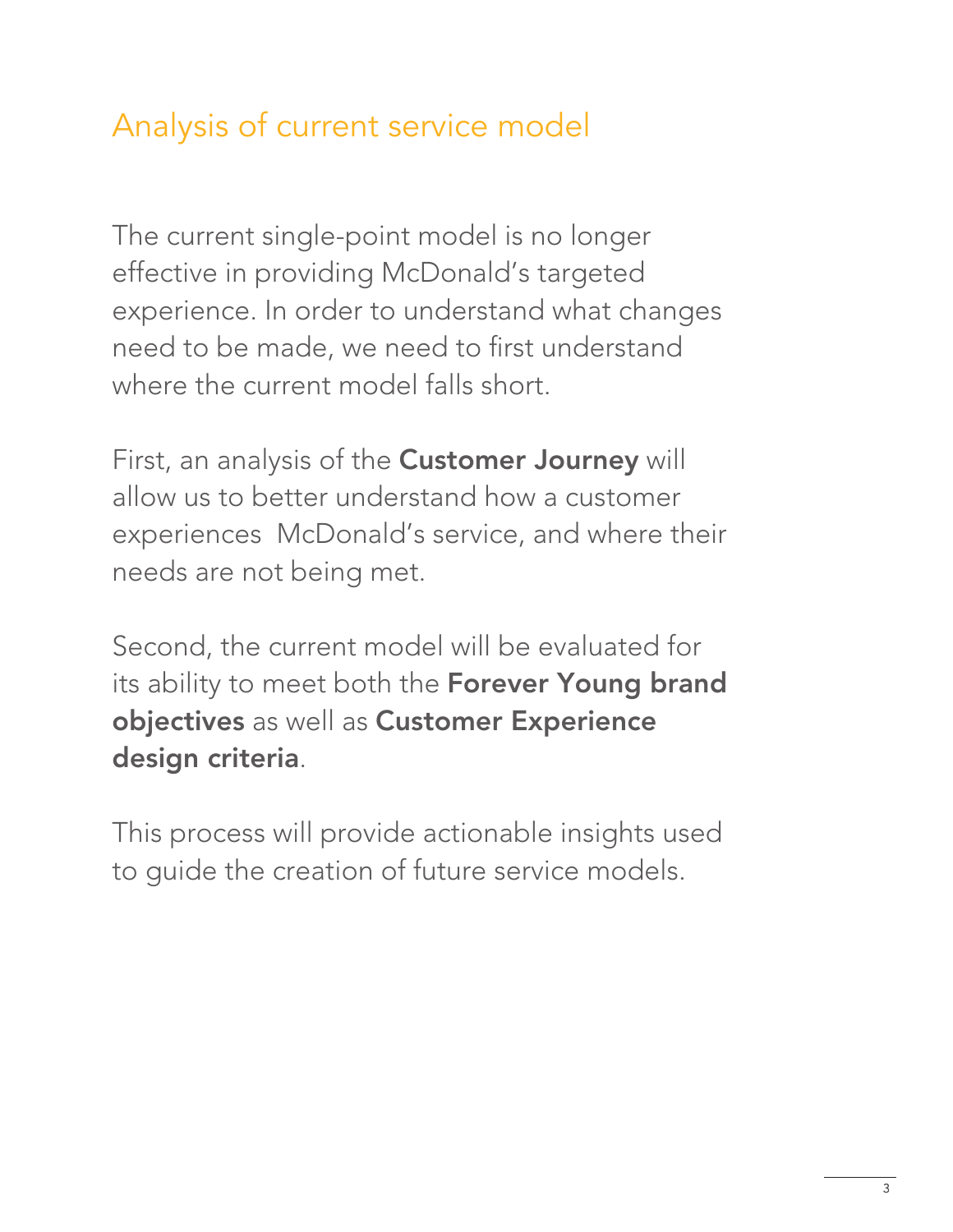## Customer Journey : The Single Counter Point

The most common model in the QSR industry, the counter single point provides customers with one point for ordering, payment and receiving food. Although simple in process, the experience has four distinct stages, each with different customer goals and needs.

### Approach

The Approach stage begins when the customer enters the store and ends when they place their order. It involves the orientation and queueing activities and sets the stage for the rest of the experience. The customer's primary need here is direction.

#### **Ordering**

The most active mode of the experience, Ordering consists mainly of the interaction between crew and customer in which the customer relates their order and any other special requests. The customer's primary need here is consistency.

#### Payment

Payment includes the act of paying for the food and receiving your change. Typically, it also signifies the end of the customer's interaction with the crewmember. The customer's primary need here is clarity.

#### **Delivery**

The final step in the experience is Delivery. Here, each order is paired to the proper customer and presented. Customers may also confirm their order as a final step. The customer's primary need here is reassurance.



*The Customer Journey diagrams the steps of the Single-Point model*

#### 1. Approach

- Enters/orients **›**
- Identify open registers **›**
- Queue up **›**

### 2. Order

- Place order **›**
- Customize order **›**
- Specify eat-in or take-out **›**

#### 3. Payment

Pay for food **›**

#### 4. Delivery

- Wait for food **›**
- Receive food **›**
- Confirm order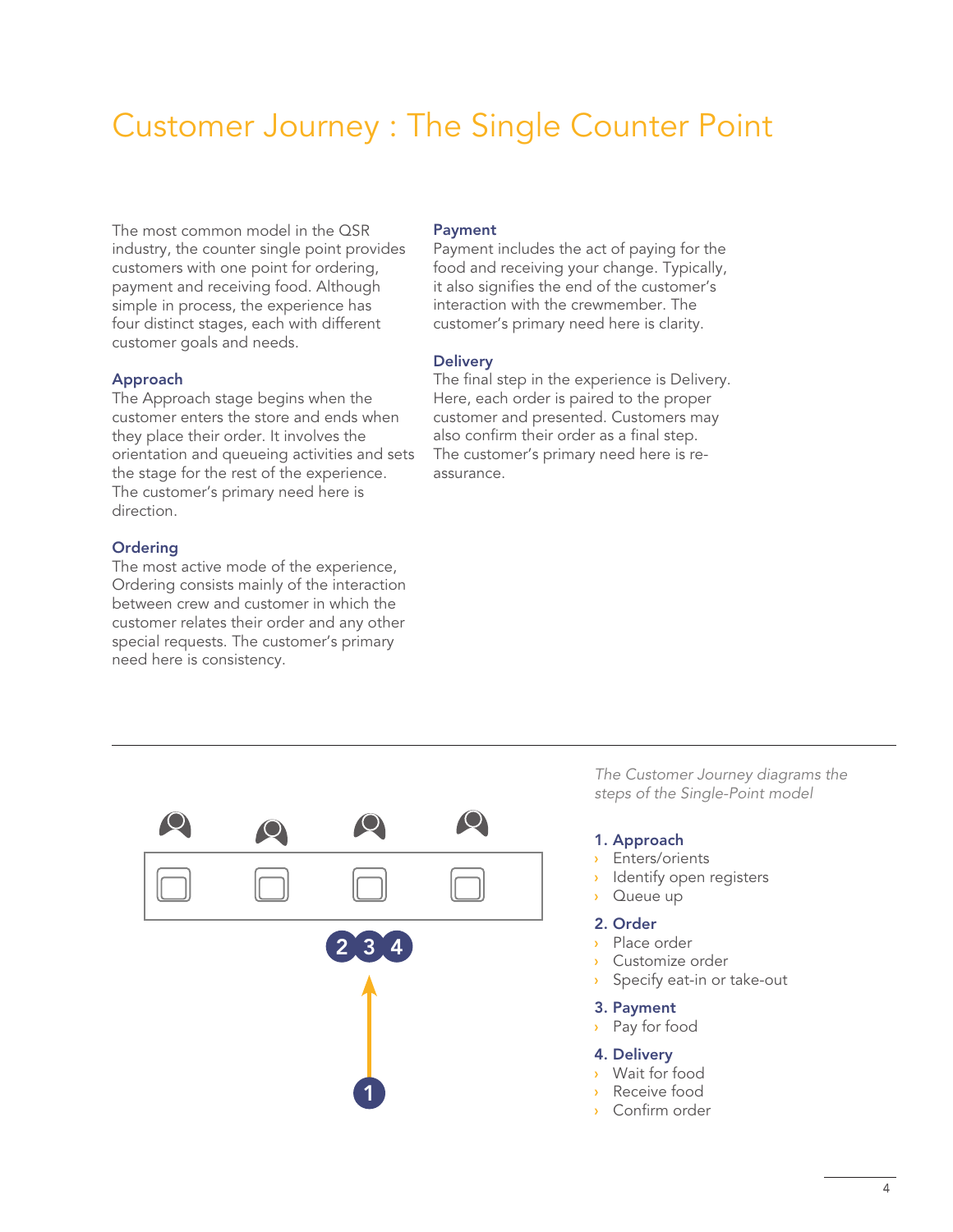### Approach

As the initial step in the process, the Approach is highly significant to customers and plays the important role of setting-up a compelling and satisfactory experience.

### Actions

The customer enters the store and initially orients herself with her surroundings. This act may not be conscious, but for a new customer it becomes very important. Questions such as *Where do I order?* and *Where is the end of the line?* are asked each time a customer enters a store.

Customers encounter multiple points of access in the form of sometimes up to five seemingly identical POS systems or registers. Although in most cases all of them are active, they are not always manned. Aside from an employee's presence, there are no other cues given as to whether a register is open or not. This creates customers who are unsure of which register to approach.

Without any direction, the lines take on a very informal formation. There are no clear marking as to where or how lines should form. Additionally, if there is a line at one register, employees will often call a person to a different one. This haphazard method of lining up creates confusion in customers and extra work for employees. Customers tend to either form one long line or an even more general assembly, and wait to be called to a register.

### **Environment**

Upon entering, customers are presented with counter, crew, cooking equipment, menuboard and other signage, and other customers all at once. This can be overwhelming and confusing.

Aural stimulation is also heavy. Customers hear a variety of cooking noises, beeps and order related conversations.

Additionally, the space is not organized. The wide open area in front of the counter gives no clues to how customers should interact with it.

With no clear hierarchy or wayfinding established, customers become overwhelmed with the myriad of competing messages.

### Interactions

There is little interaction between customer and crew during the approach phase. Customers often rely on one another to determine line order and structure.

### **Objects**

Visual elements such as menuboards and other signage are crowded around the counter.

The kitchen equipment provides a noisy and possibly distracting background to the interaction while only providing customers with a limited amount of useful information.

### Users

Primarily customer centered, with some assistance from crew if able or necessary.

*"I can never tell where the line ends, or who is in it. I usually just stand there waiting to be called."*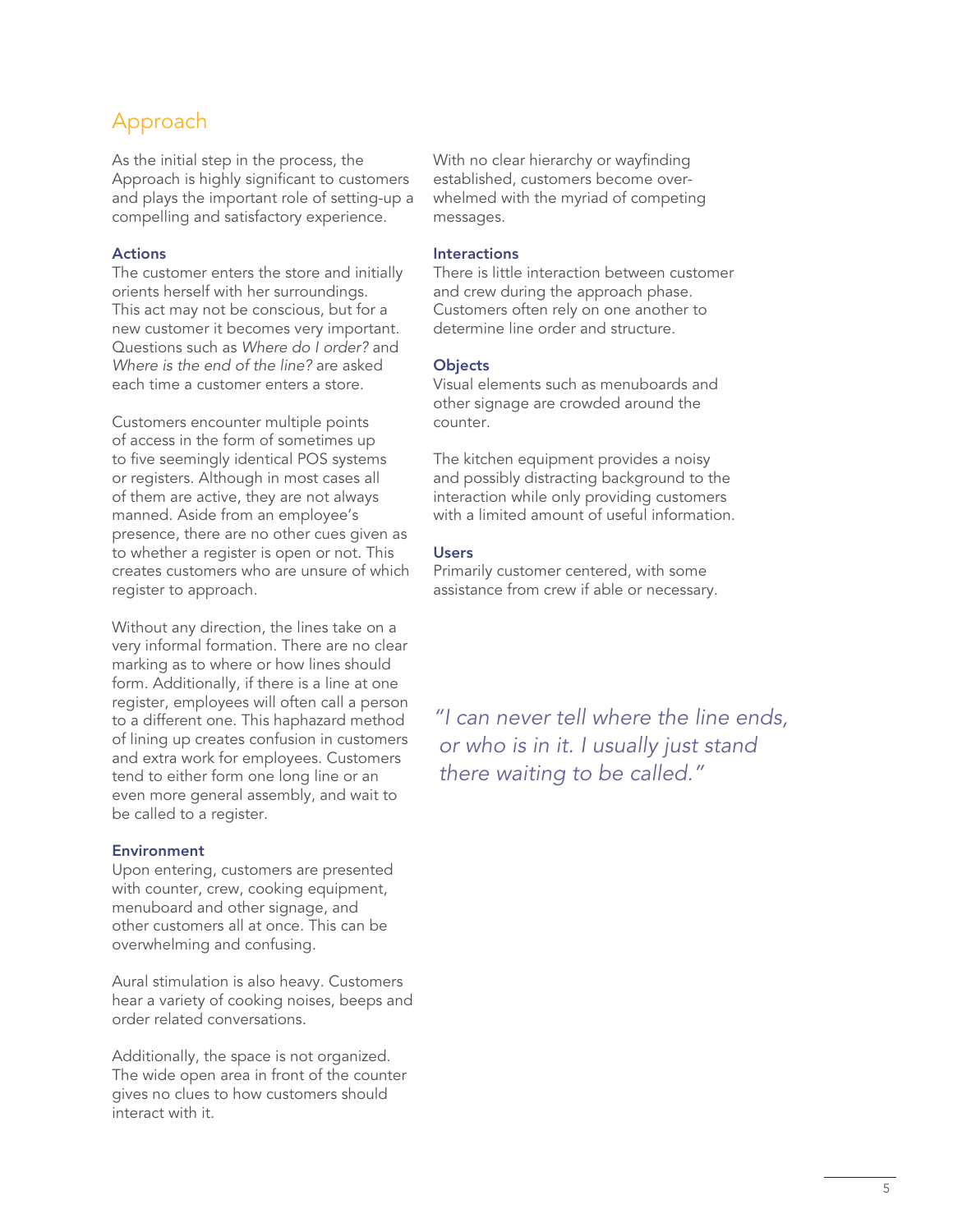### Order

The Ordering phase allows McDonald's to present the customer with a unique experience. However, accuracy and timeliness remain the primary concerns.

### Actions

The order process begins when the customer either moves up in line or, more commonly, is called to the register.

When the restaurant is less busy, register operators will often call a customer as soon as they enter the store. While this does send a message of attentiveness, is can also be discomforting for customers who have not yet decided what they want.

Customers place their order through answering a series of questions from the crewmember. Many customers know the routine and answer questions clearly, but some customers can be caught off guard. ("What's Splenda?")

The crewmember will sometimes, but not often, repeat the order for confirmation.

### Environment

The customer's awareness of their environment is much more focused. They are now concentrating on a much smaller area of the store, the crewmember and menuboard.

The customer may be consciously aware of other customers near them, which can alter ordering behavior.

### **Interactions**

The interaction between customer and crew varies between locations, but generally follows an established and common "order ritual." Questions outside of the established norm can distract or confuse customers.

During busy times both crew and customer's primary concern is timeliness. Interactions are generally a series of short questions from the crewperson designed to guide the customer to a complete order and ensure a level of accuracy.

### **Objects**

The dominant objects are the menu board and POS system. Each participant is connected to a different object, the customer is engaged with the menuboard while the crewperson is engaged with the POS.

The POS display is difficult to read and provides the customer with little information about their order.

The counter acts as a common ground barrier over which the transaction takes place, separating the customer and crew.

### Users

Crew and customers are equal participants in this interaction.

*"Sometimes the crew members offer to help me as soon as I walk in the door. It's kind of annoying."*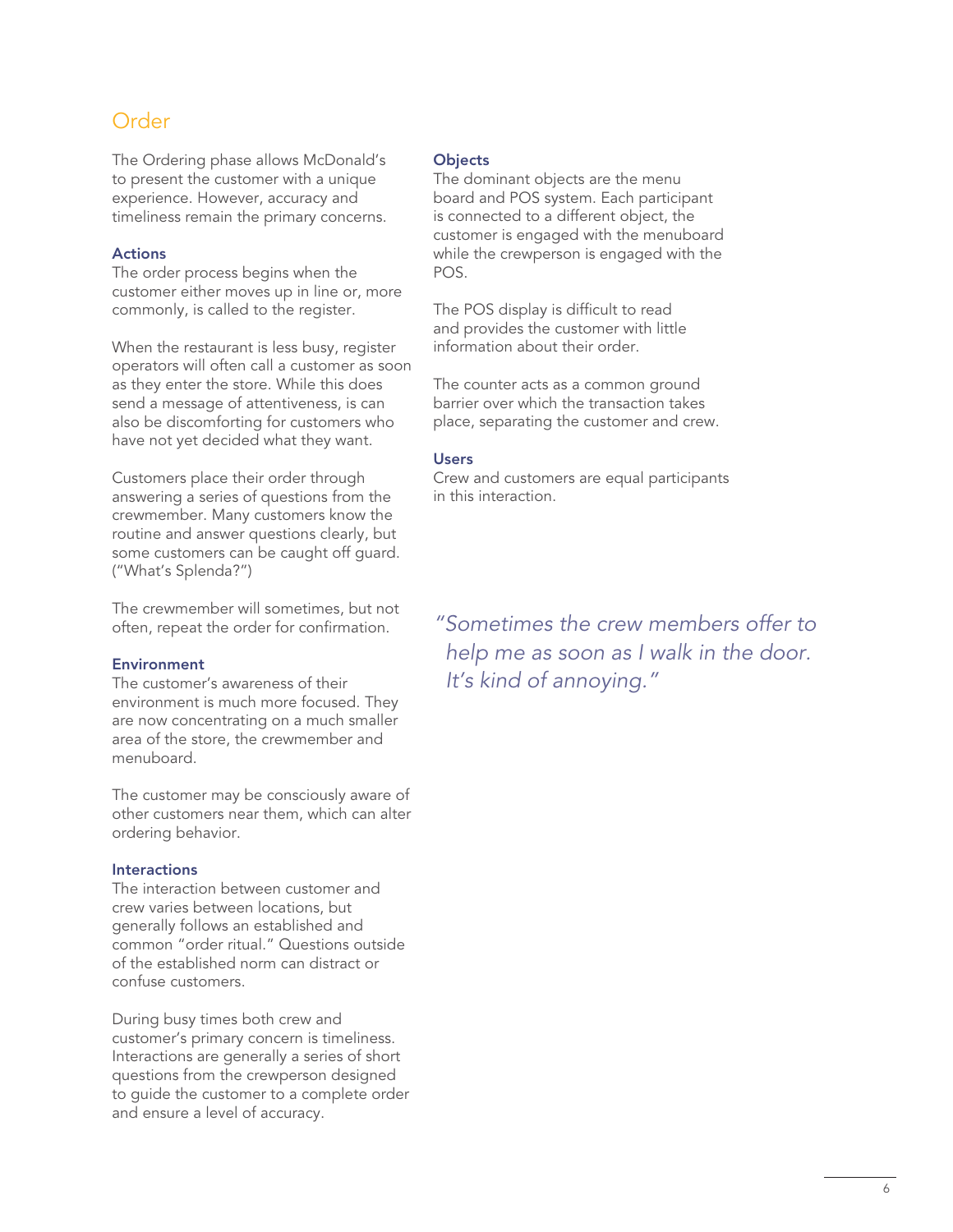### Payment

While the Payment is the shortest interaction of the process, it is also the point where customer and crew member communicate most directly.

### Actions

The crewmember tells the customer their total and it is also displayed, but hard to see, on the POS. This is often the only cue the customer has to the accuracy of their order. *Does that sound like the right total?* 

The receipt is used to keep track of orders between employees, so the customer doesn't usually get the receipt until they also receive their food.

### Environment

The customers environment collapses even more during the exchange as they concentrate almost exclusively on the crewmember.

### Interactions

Rather than communicating "through" the menuboard or POS, here the customer communicates directly with the crewperson. This provides the best opportunity to add a personal touch to the experience.

The exchange of money adds another layer of interaction.

### **Objects**

Money, in the form of cash or credit/debit cards, is introduced during this phase. The sales receipt also plays a functional, yet non-obvious role in the exchange.

### **Users**

Crewmember and customer are still the only participants.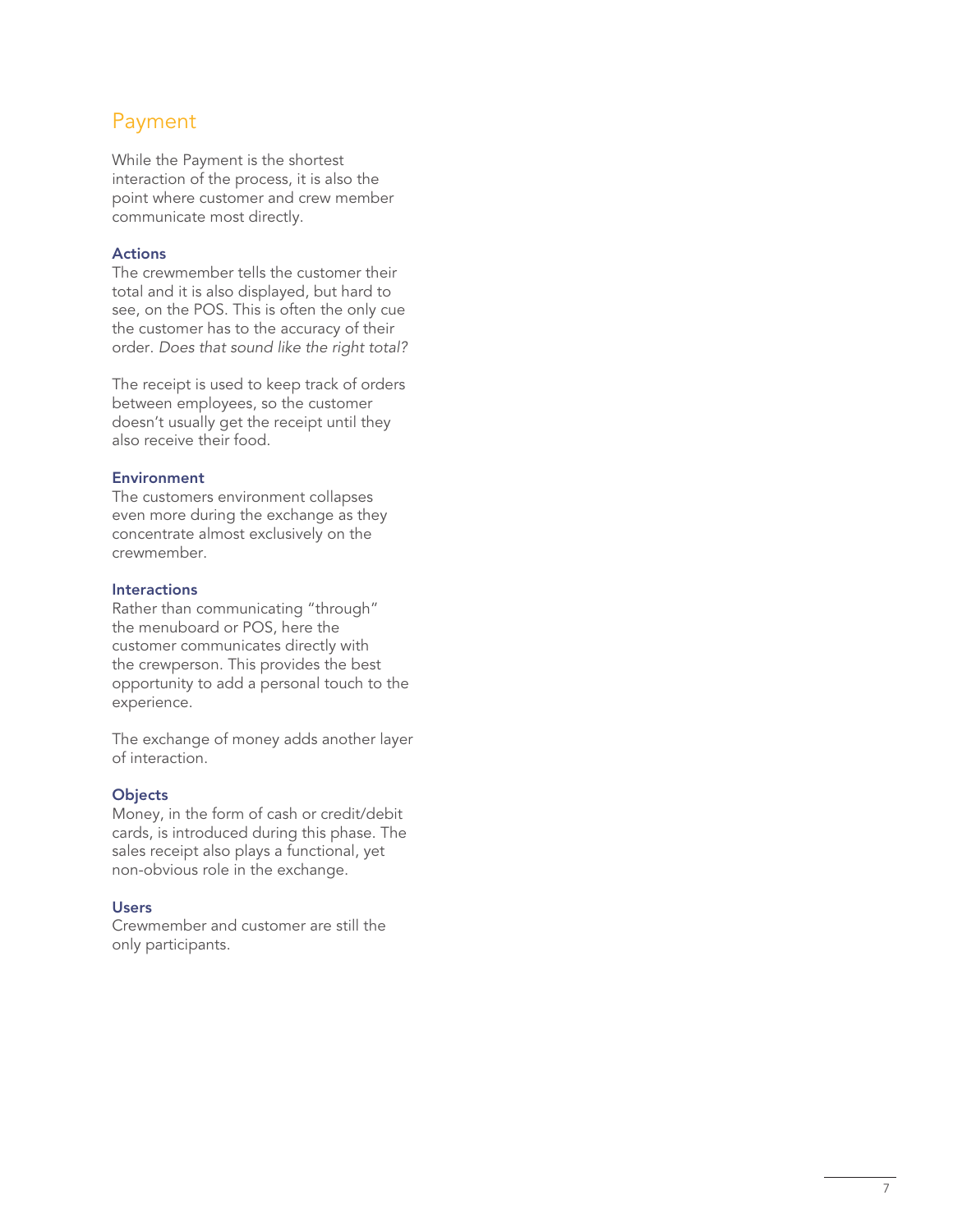### **Delivery**

As the last stage in the interaction, it is important that Delivery provides the customer with confidence that their order is correct.

### Actions

Customers must wait for their order to be completed. However, it is not always clear where they are supposed to wait. This makes presenting the order to the correct customer difficult, and also makes the customer apprehensive.

When the order is ready, the runner presents it. If the owner of the order is not immediately apparent, the runner can hand it to the POS operator who in turn presents it to the customer. Other means of connecting order with the correct customer include the runner asking the POS operator, asking the customers directly, yelling the contents of the order so the owner can step forward and claim it, or simply leaving it on the counter next to the receipt.

After the customer has received their order, many also check the bag to confirm the order is right.

### Environment

After customers have waited in line and ordered, they feel their responsibilities have ended and are therefore free to assume a more passive role. Many customers watch for their food in the kitchen as they wait. Some prefer to stand back, out of the way and watch the other customers. Some leave the counter area completely as they fill their drinks or retrieve condiments. This expands the customer's environment to the full area of the restaurant.

#### **Interactions**

The customer interacts with a crewmember other than the one who took their order. This interaction is brief, and often lacks confidence.

#### **Objects**

The most important object here is the order, but the receipt also plays an important role in connecting the customer to their order. Condiments, fountain drinks and, if eating in, trays are also artifacts of the delivery stage.

#### Users

The delivery phase often introduces a new actor to the experience, the runner. It is the runner's role to present the order to the customer. However, because they're new to the interaction, they aren't able to always correctly identify the correct owner of the order.

*"I don't know which order is mine and either do they. Shouldn't somebody know?"*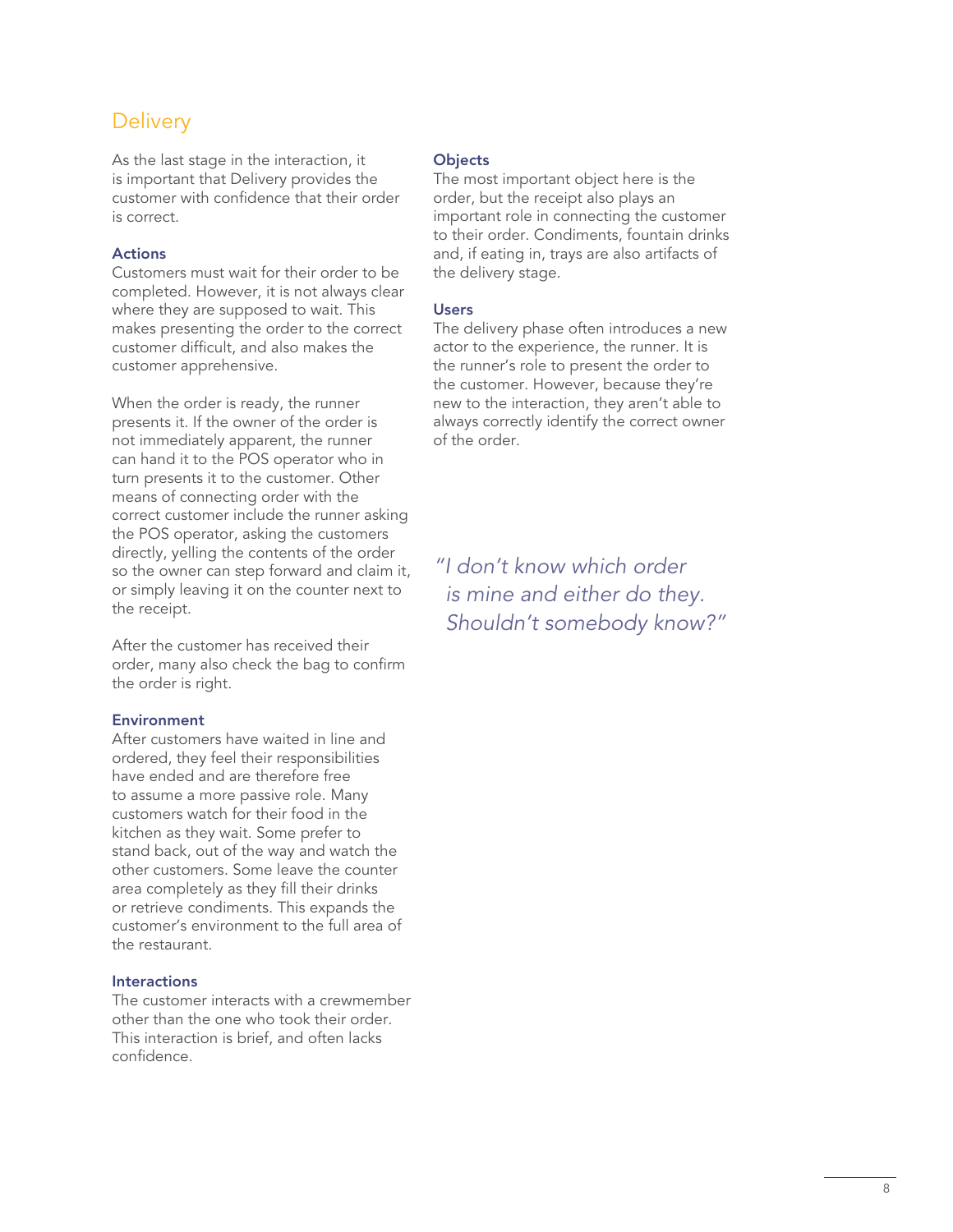## Evaluation: Experience Design & Brand Fit

### Experience Design

### Visual Clarity

McDonald's is easy to use as what I need to do next and where to get what I need is always obvious through great informational and messaging systems.

#### Self-paced Service

McDonald's responds to my need for different speeds during all open hours. Service is delivered tailored to my needs on my various visits with confident and helpful employees.

#### Freshness Cues

Food at McDonald's is real and high quality. I see McDonald's food being freshly prepared and presented.

#### Kitchen Transparency

McDonald's food preparation assures the high-quality of my food. The process is inspirational of home cooking and understandable to me.

#### Communal Experience

I trust not only McDonald's environment to be clean and safe but to be unique and engaging during my visit.

### Brand Fit

### Youthfully Energetic

McDonald's is an optimistic, hopeful brand... full of possibilities. We have an enthusiastic spirit. We are forward-looking in our outlook and always contemporary. We are **inventive** when it when it comes to delivering our promised experience to our customers.

### Distinctly Casual

We are an **informal** and **relaxed** eating experience. As times change, we are adaptable yet reassuring, satisfying our customers' changing needs. We are honest, genuine, authentic, real...real people, real foods and beverages, real experience.

### Personally Engaging

The McDonald's experience is so intuitive and connected that it pulls you in. Our welcoming experience generates a true sense of **togetherness**. McDonald's is a responsible citizen, locally and globally.

### Delightful Experience

Our experience and our foods and beverages make McDonald's a fun and entertaining place. We are a playful brand with an *imaginative* way of doing things.

### Committed to Well-Being

To live well, we encourage **balance** in every day living by providing choice in our food and beverage offerings. We are caring about the well-being of children and those who care for them. Everything we offer in our restaurants is safe. We respect our customers, our employees and our suppliers.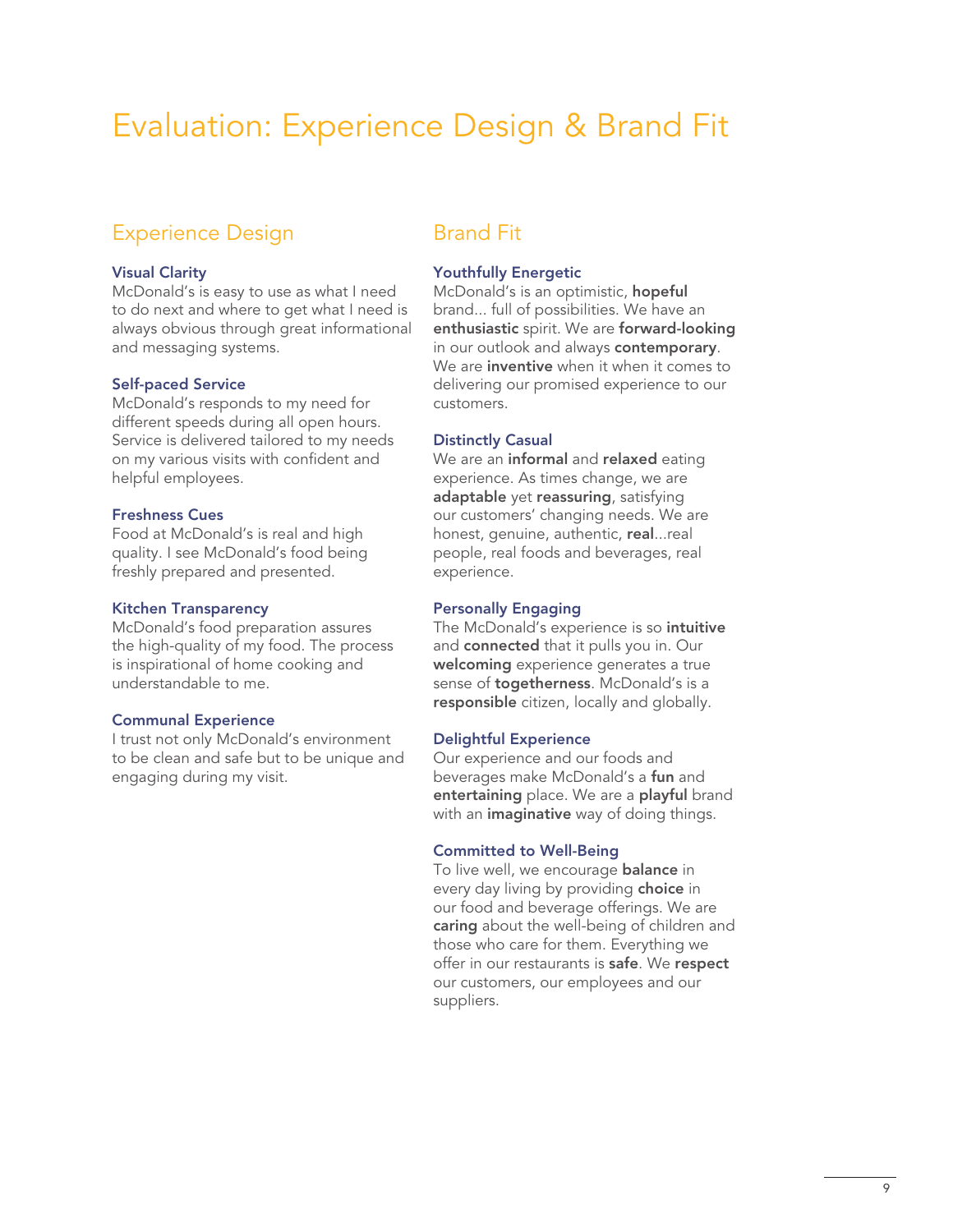### Experience Design Evaluation

### Visual Clarity

The simplicity of the single-point model allows for an easy to understand process without the aid of informational systems. However, there is little clarity to the existing messaging. Customers are presented with one main focal point, resulting in mixed messaging and information overload. Score: 3

### Self-paced Service

The pace of ordering at McDonald's is almost entirely dictated by time of day and number of customer's present rather than then particular needs of those customers. Customer's often feel pressure from others to order quickly. Score: 1

### Freshness Cues

Freshness cues are limited in most current restaurants. Aside from graphic messaging, there is little to assure customers that their food is being freshly prepared. Customer frequently don't see their food until right before they eat it. Score: 3

### Kitchen Transparency

Current store configuration presents the customer with clear views into the kitchen, but the kitchen itself contains equipment and processes that are unfamiliar. Also, the views are presented along the same line of sight as other customers, the counter, POS systems and crew which all add to the confusion.

### Score: 3

### Communal Experience

McDonald's service model of one customer at a time treats each interaction a disposable with the goal of a short transaction time. This does little to create community between customer and crew or customer to customer.

Score: 2

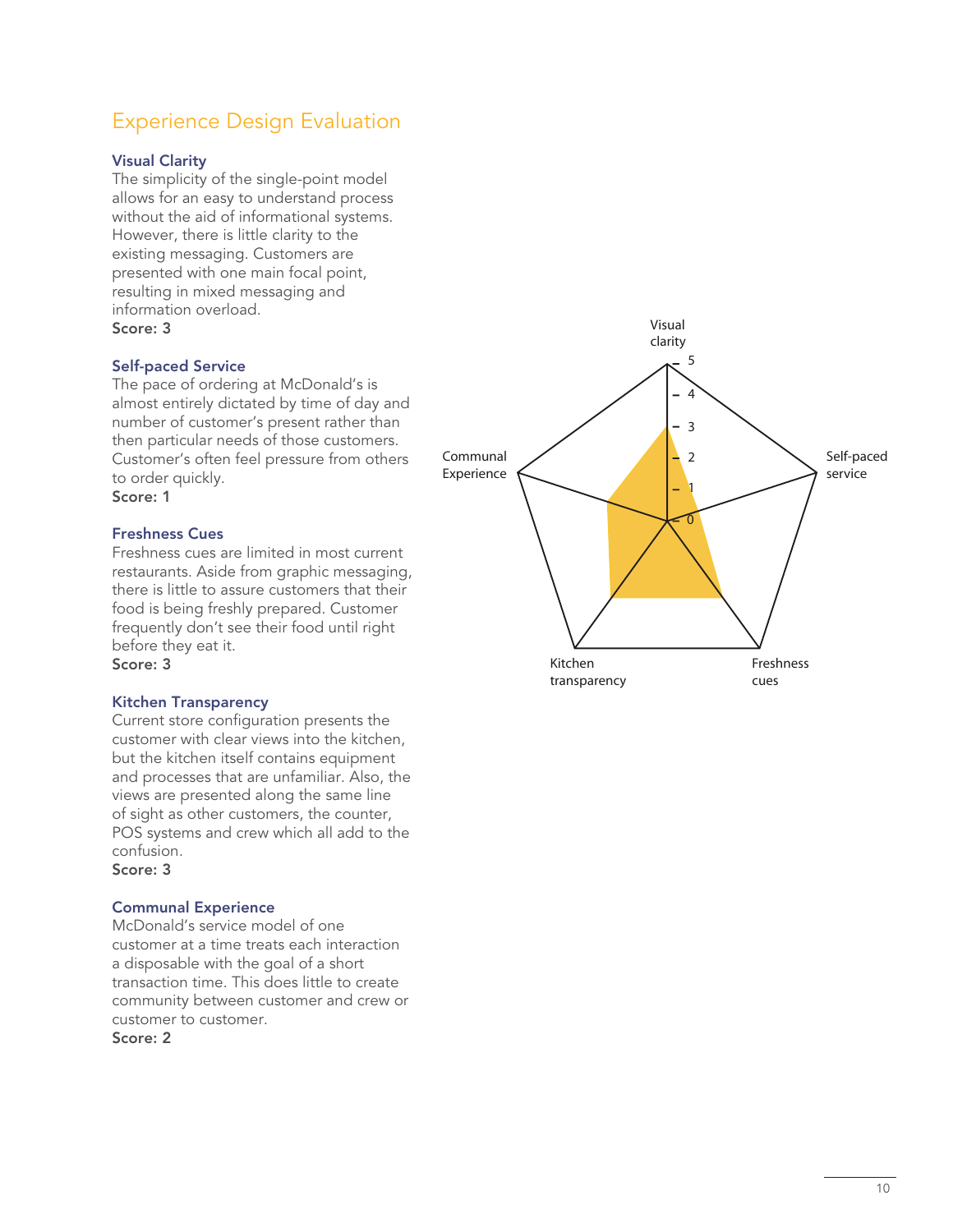### Brand Fit Evaluation

### Youthfully Energetic

The assembly line nature of the current process oriented model provides little variety of process or experience, therefore doing little to inspire enthusiasm or energy. Additionally, it's strong historical connection with the fast food industry does not address customer's contemporary needs or present a forward thinking attitude. Score: 2

### Distinctly Casual

The current model's focus on speed does not allow customers the opportunity to slow down and enjoy the interaction. A lack of flexibility to accommodate differing needs results in customers often feel pressured by other customers or the service staff. The resultant experience feels rushed, hectic and disorganized. Score: 2

### Personally Engaging

While the current model is intuitive, it treats customers on a singular basis and does not foster togetherness. Interactions between customer and crew are often fleeting A sometimes rushed experience can cause customers to want to dis-engage as soon as possible.

Score: 2

### Delightful Experience

The single-file process with limited opportunities for experimentation doesn't allow for the creation of playful or imaginative interactions. Score: 2

### Committed to Well-Being

The single-point model does little to communicate respect or balance, but environment and menu options provide safety and choice. Score: 3

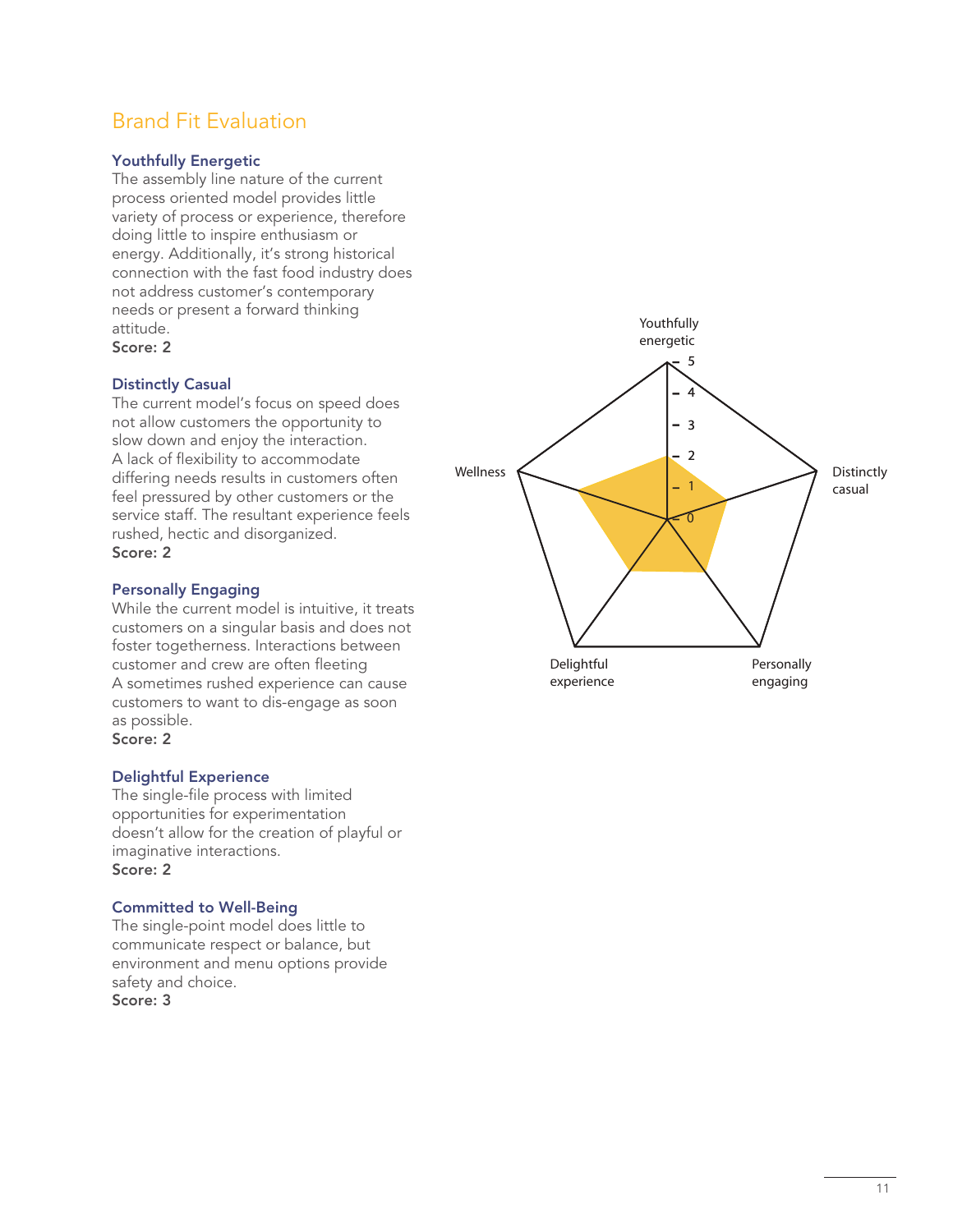## Insights

Analysis revealed several key insights that were observed across all the stages of the experience.

### Changing Fields of Vision

As customers move from one stage of the experience to the next, their field of vision changes dramatically.

### Lack of Clear Visual Clues

Their is a lack of visual cues to provide customers with direction through the experience or confirmation at the end of stages.

### Unstructured Process

The process itself is unstructured creating confusion within customers as they move through it.

### Lack of Flexibility

The customer's role is primarily passive and offers them little control over the experience and does a poor job of meeting customer's different needs states.

### Poor Brand Fit

The current model does little to promote McDonald's "i'm lovin' it" brand.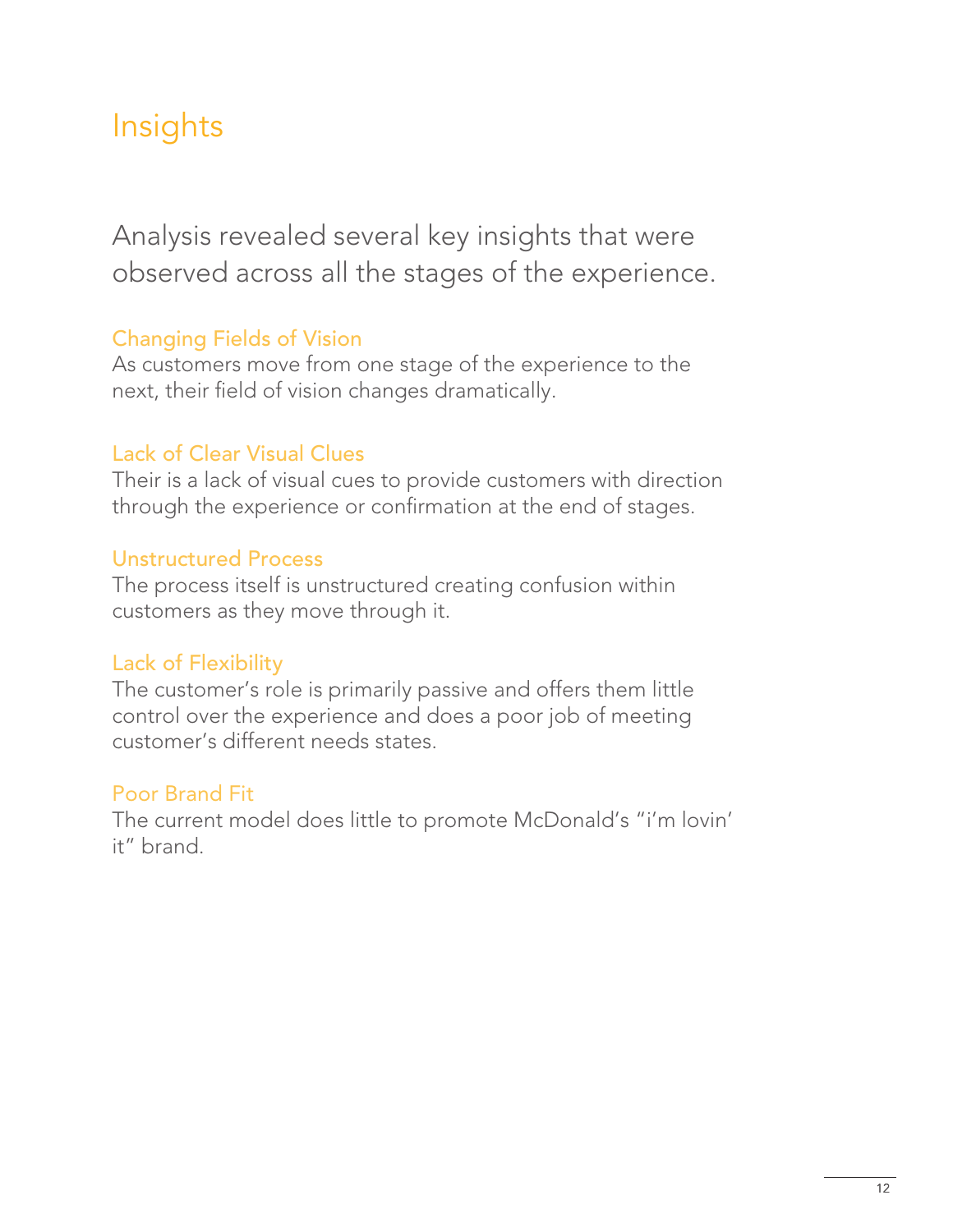### Changing Fields of Vision

As customers move throughout their experience, what parts of the restaurant they see and interact with are constantly changing.

When the customer first enters, they are presented with everything at once. Messages related to food choices, ordering process and crowds are all received at the same time, making decisions difficult.

As the customer begins to order, they are now primarily focused on the menuboard and crewmember. Most other signals and distractions are blocked out as they concentrate on making their order.

At payment, focus shifts entirely to the crewmember. The customer listens closely to get the right total and make sure they receive the correct change. This is the most focused interaction of the process.

While waiting for their food, the customer is able to let their attention wander. Focus can shift away from the counter to areas not seen previously.

### Design Recommendation

- The messages sent to customers at **›** the outset of the experience should be more tightly controlled. Product and process signals should be separated and presented to customers when needed, rather than all at once.
- Restaurant operators can utilize these **›** zones to tailor the messages that are sent to customers. For example, community building and brand messages can be placed so they are visible only to customers facing away from the counter and not in the approach stage.



*Changing field of vision: Customer's focus on different parts of the restaurant as they move through the experience.*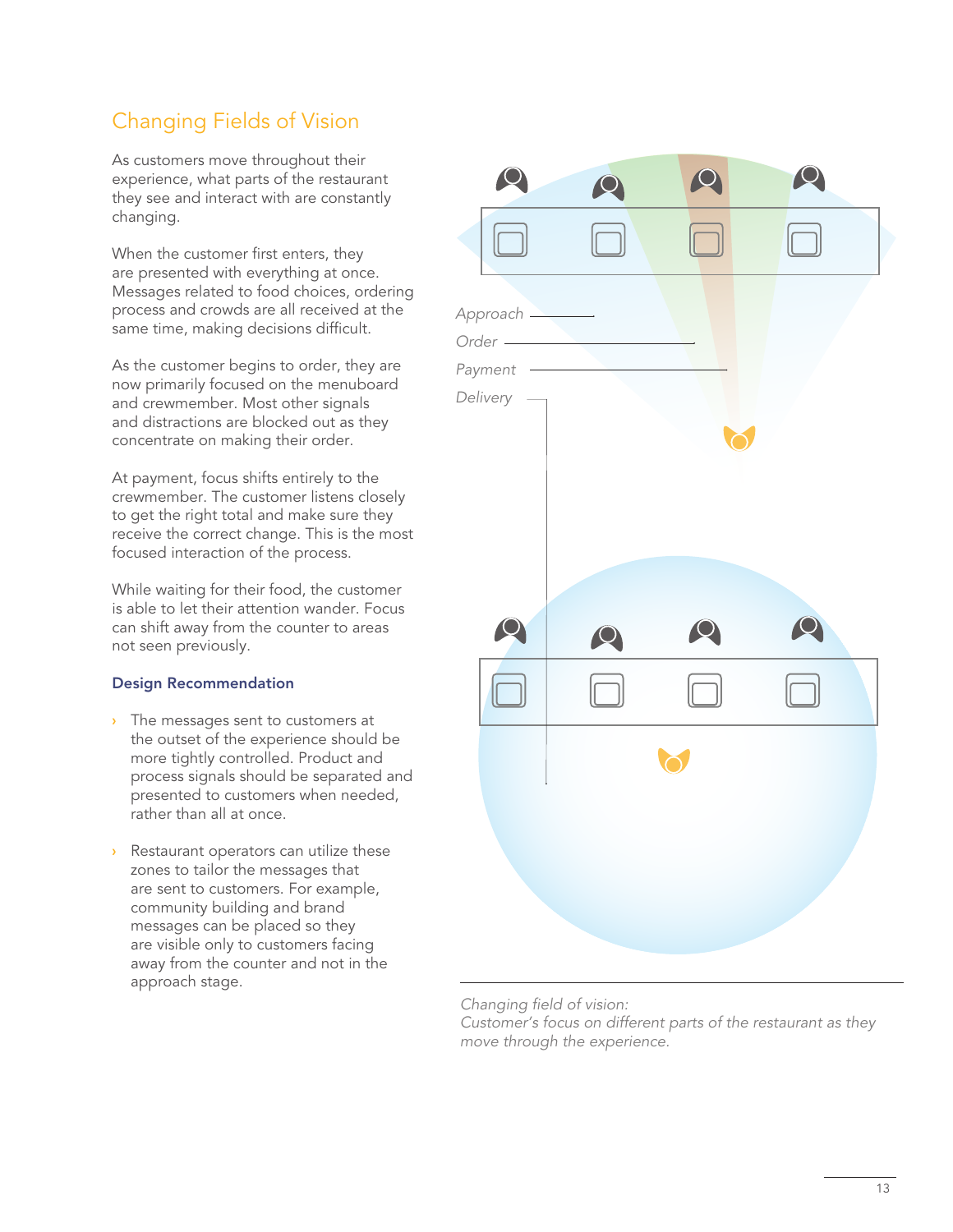### Lack of Clear Visual Cues

Throughout the experience, customers are lacking clear signs to help them progress.

Starting and process points are unclear, and there is no confirmation of order accuracy short of seeing the actual food. Clear directions would help customers navigate the experience, and remove some of the stress associated with the busy lunch times.

### Design Recommendation

- Visual and architectural directives to **›** instruct customers how and where to line-up. This would reduce apprehension among waiting customers and confusion among crewmembers.
- Visual confirmation of orders through **›** electronic display on POS or separate customer copies of receipts would help increase accuracy.



*Lack of line structure:*

*Without any clear architectural or visual directives, customers form ambiguous horizontal "zones" rather than clear lines.*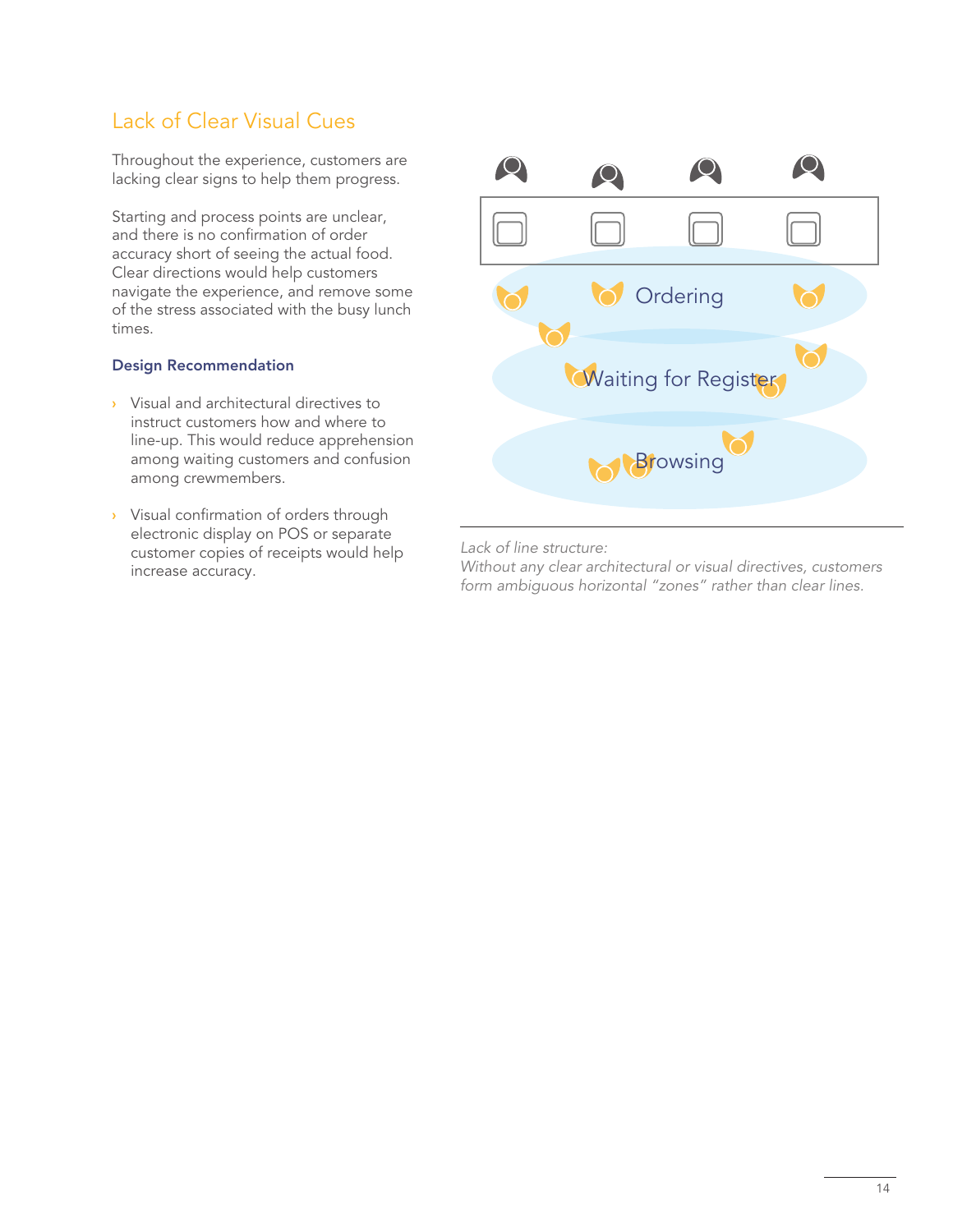### Unstructured Process

While McDonald's service model most closely resembles a Single-Point model, during peak hours it adapts to an informal Dual-Point model. After a customer orders, they step aside so that the next customer can order while they wait for their food.

However, there is no clearly defined area for the waiting customers, so they tend to stand wherever they are most comfortable. During observation, customers were seen in places ranging from directly aside the register to up to 20 feet away. This obviously leads to problems getting customers their food, and also crowds the counter area making it difficult for others to place their orders.

It is also difficult for the runners to connect the orders with the proper customers. The runner matches an order to its receipt, but there is no connection between the receipt and customers. The runner ends up asking customers if the order belongs to them, a question that the customer shouldn't have to answer.

### Design Recommendation

- A more clearly defined second point or **›** alternative service model would allow crewmembers to provide better service and create more confidence within customers.
- A numbering system or other means **›** of allowing customers to identify their order or crewmembers to identify the proper customer.



*Lack of clear process:*

*There is no clear procedure for picking up food, so customers tend to stand in a wide variety of places.*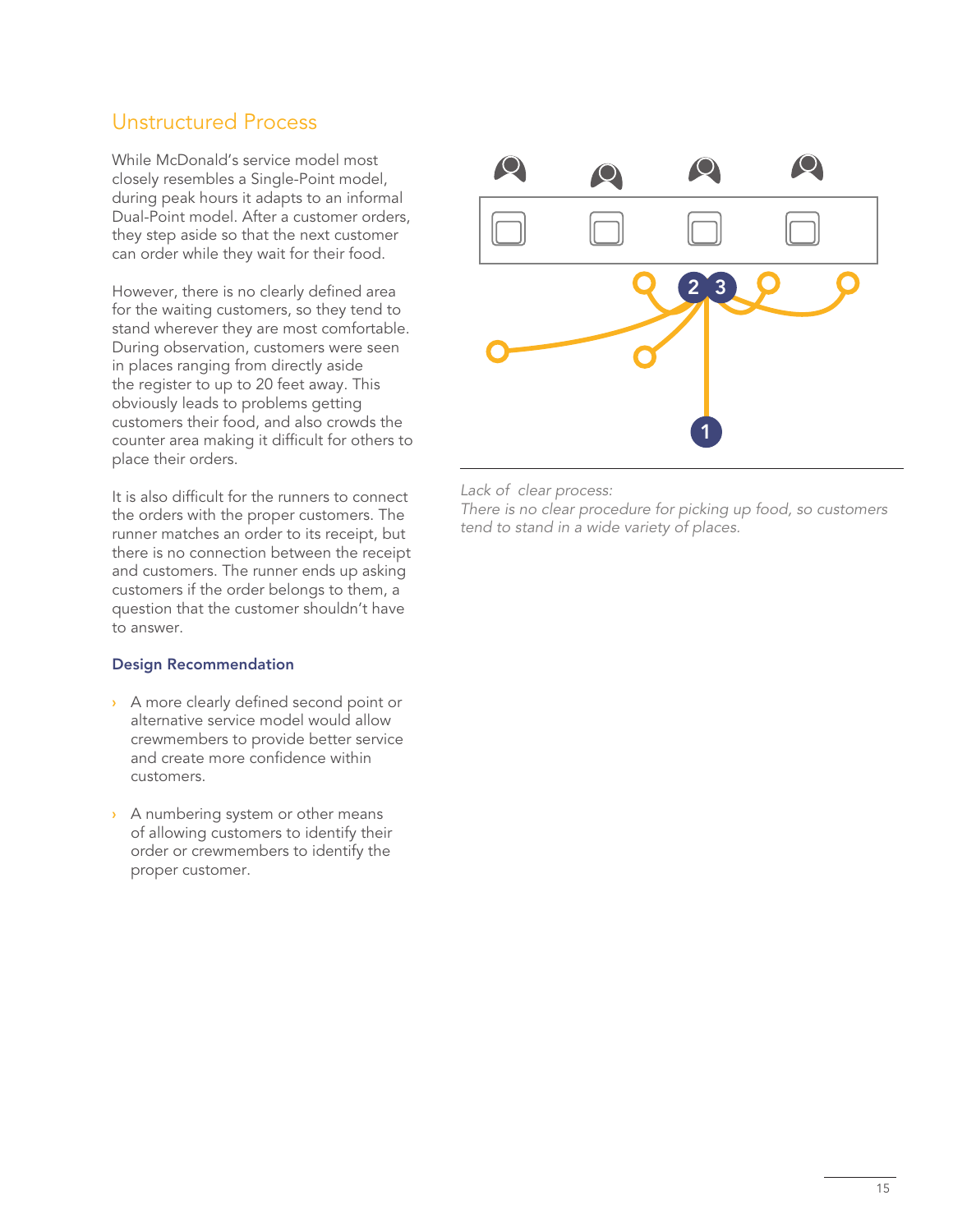### Lack of Flexibility

Throughout the process, the customer has little control over the pace or sequence of the interaction. All steps can only be completed through a McDonald's crewmember. This has both positive and negative implications.

On the one hand, the customers are presented with a familiar and easy to understand process that leaves little room for error. McDonald's employees guide them through the process, providing a valuable and pleasant interaction.

Conversely, the controlled process doesn't allow customers any degree of flexibility. Different customers have different needs and the current service model is not designed to satisfy all of them.

### Design Recommendation

- Allow for more flexibility by providing **›** customers with several paths. Taskspecific lines such as Cashless or Express allow for a higher degree of customization.
- Alternative methods of ordering such **›** as kiosks, text messaging or fax will provide customers with options while not altering instore process or layout.

### Poor Brand Fit

The current single point model has been in operation since McDonald's first opened and has since become the standard model of operation for most Quick Serve Restaurants. However, while McDonald's brand guidelines have adapted to the changing needs and desires of today's customers, the service model has not.

A change in service model will signify a change in McDonald's, helping to communicate new core values and make a stronger, more positive connection with customers.

### Design Recommendation

- Create a more immersive experience **›** that activates a larger area and brings customers closer to the kitchen and food preparation areas.
- Create stories that better communicate McDonald's brand values, particularly concentrating on Quality and Ease for the in-store experience. **›**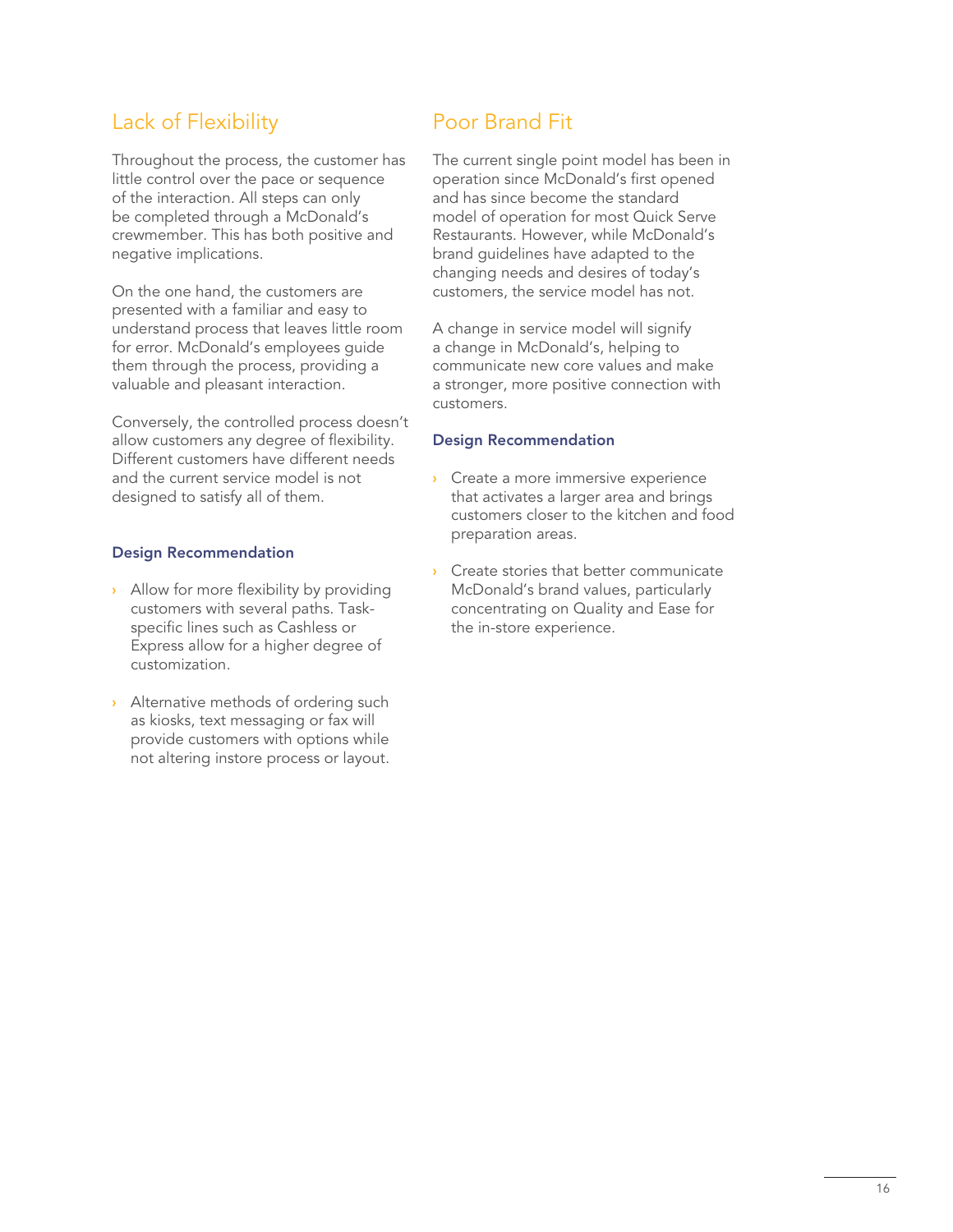# New Service Models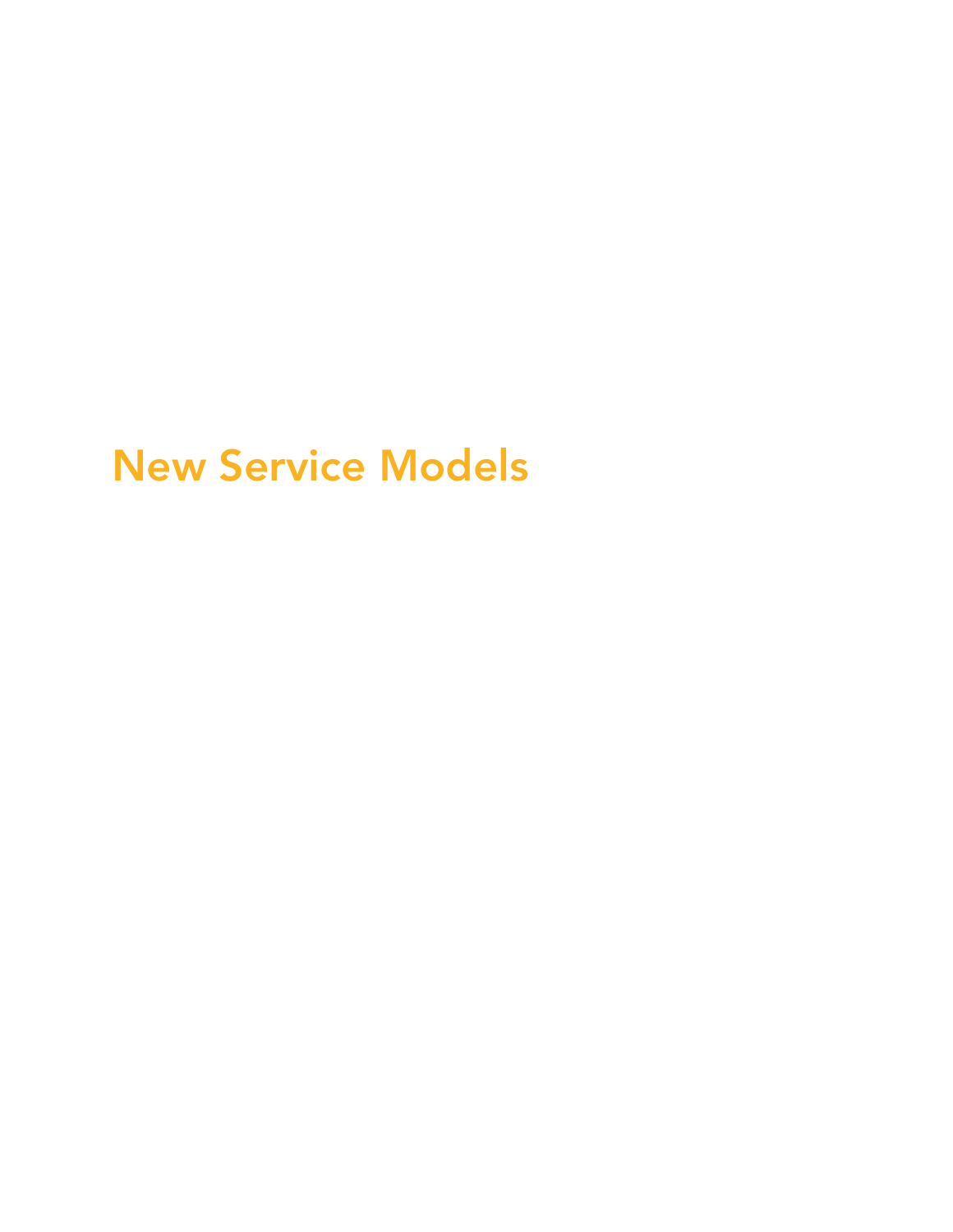## Future Models

The first step in improving the service experience is to determine the best service model to build a story upon. Existing service models can be placed into two high-level categories.

### **Centralized**

Based on the current single-point model, the centralized model uses the POS as the central point for all transactions. Customers line-up, order, pay, a receive their food all at a single interaction point and with the assistance of crewmembers.

### **Decentralized**

A combination of self-serve and dual-point models, the decentralized model distributes interactions throughout the lobby area. Customers can self-serve at the kiosks and "grab 'n' go," or order and pay through a crewmember. Food is presented at a separate pick-up area.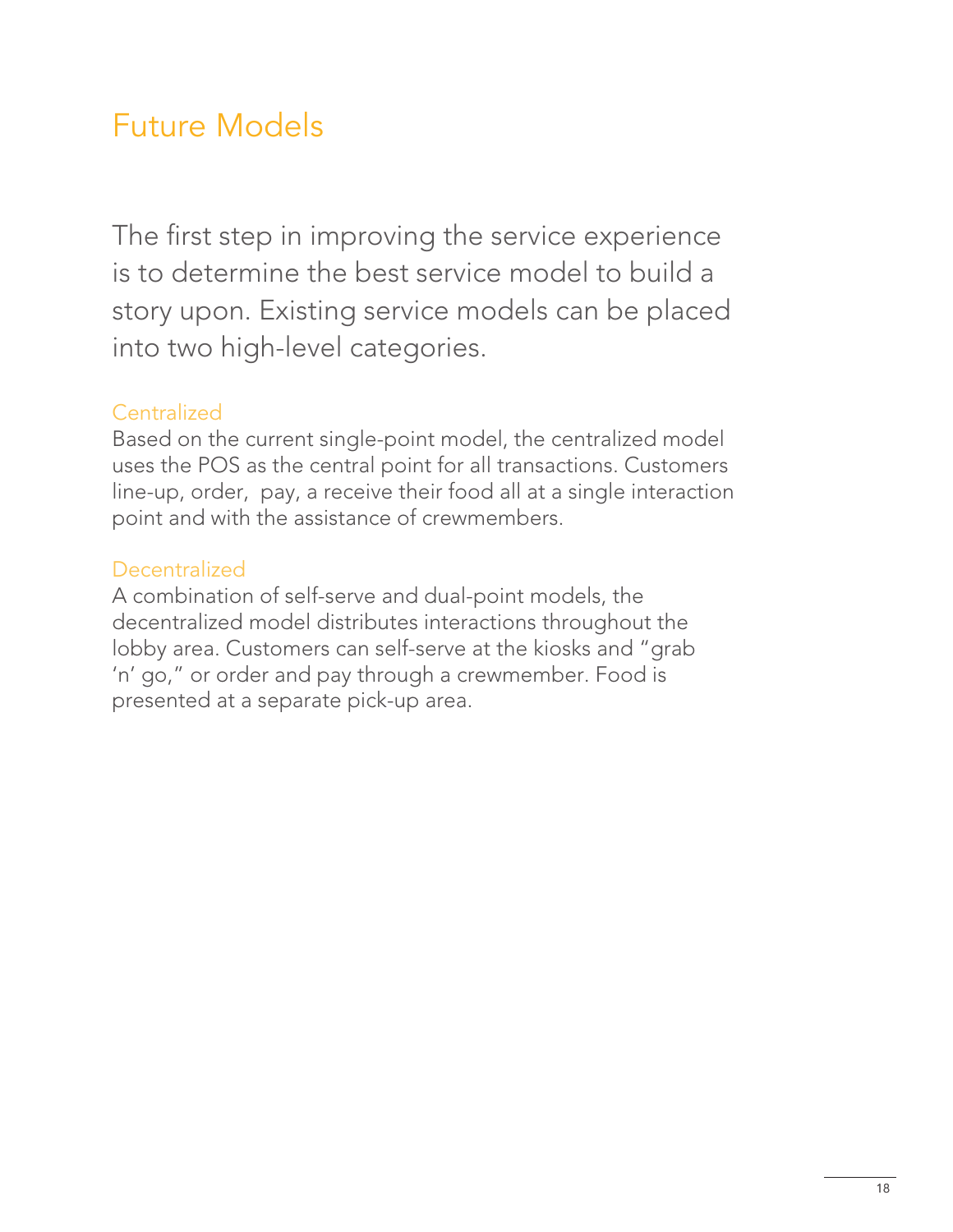### Centralized Service Models: Option 1

### One Lane, All Service

- Simple single point service system **›**
- All the orders will come through front counter with no **›** distinction between lines
- Customers order, pay wait for and receive their food all at the **›** same point
- On-the-counter kiosks can be used for taking orders and **›** change must be given at the kiosk
- Lack of flexibility doesn't accommodate customers different **›** needs

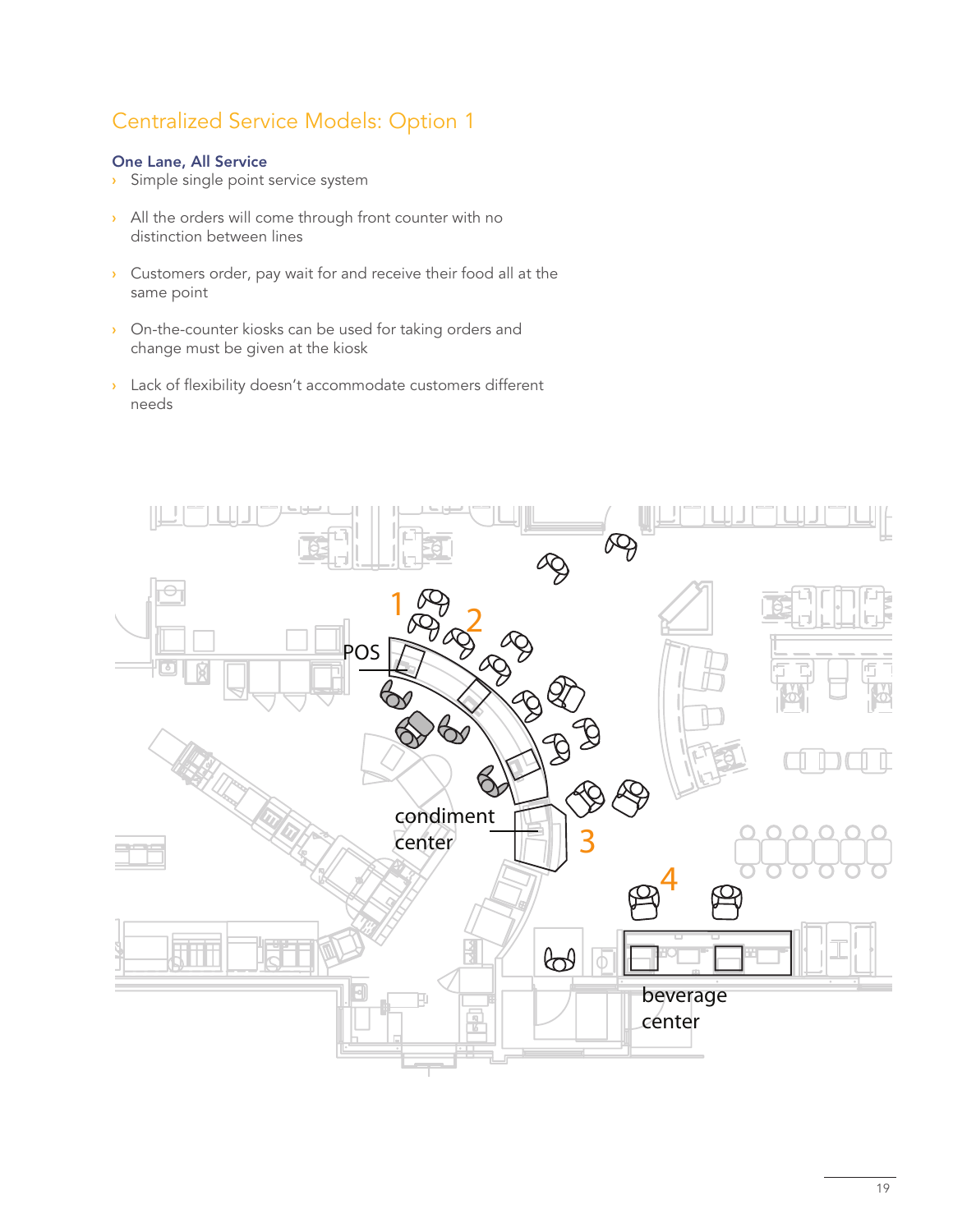### Centralized Service Models: Option 2

### One Lane, One Service

- A single-point model with specific lanes for different services, **›** i.e. Grab 'n' Go, Point 'n' Go, Full Service
- Allows for increased flexibility to accommodate customer's **›** differing needs, while retaining a intuitive and familiar process
- Customer's must still rely on crewmembers for all transactions **›**

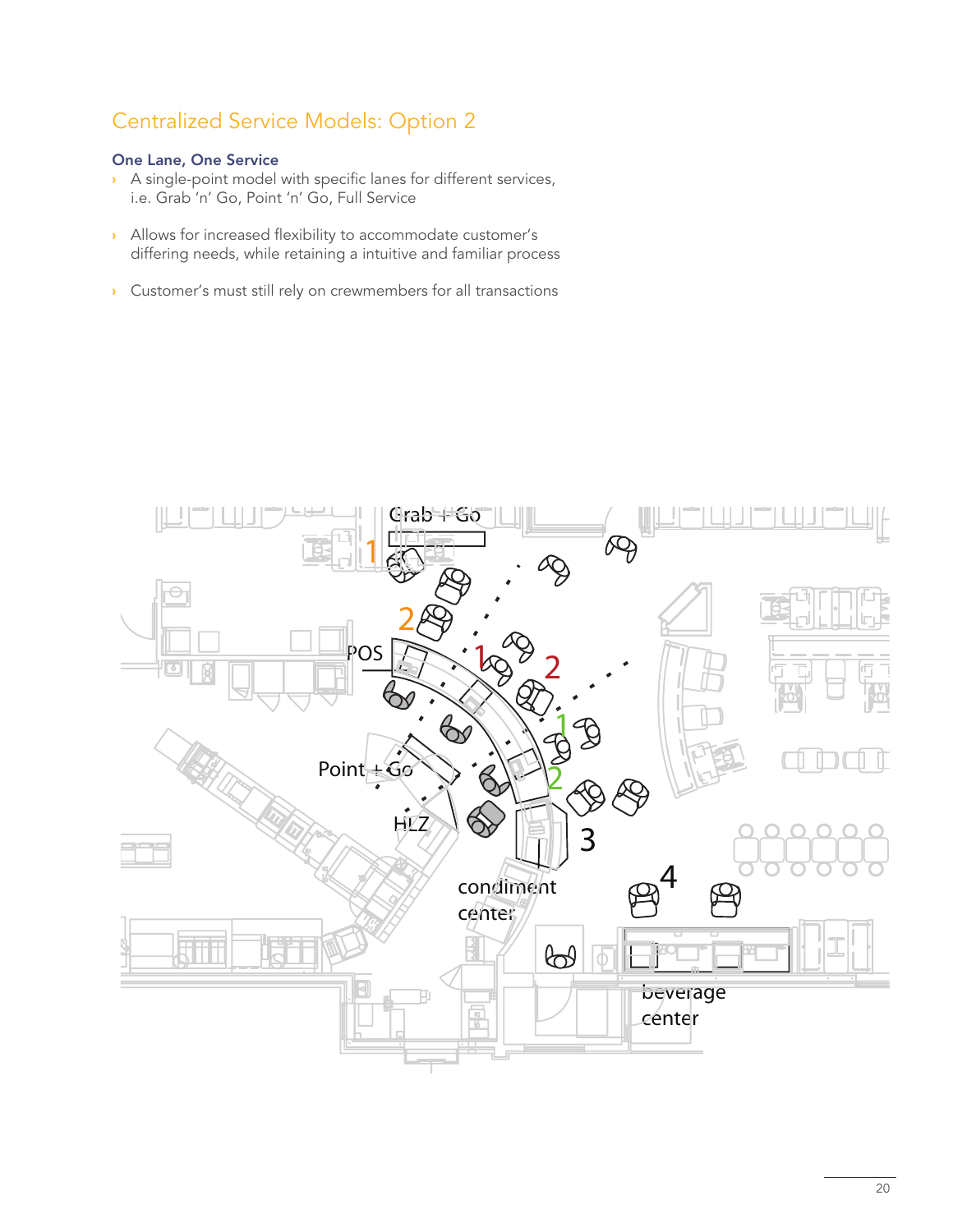### Centralized Service Model: Evaluation



- 4 Delightful experience
- 3 Wellness
- 
- 3.2



*Current (split-function) One line, all service One line, one service*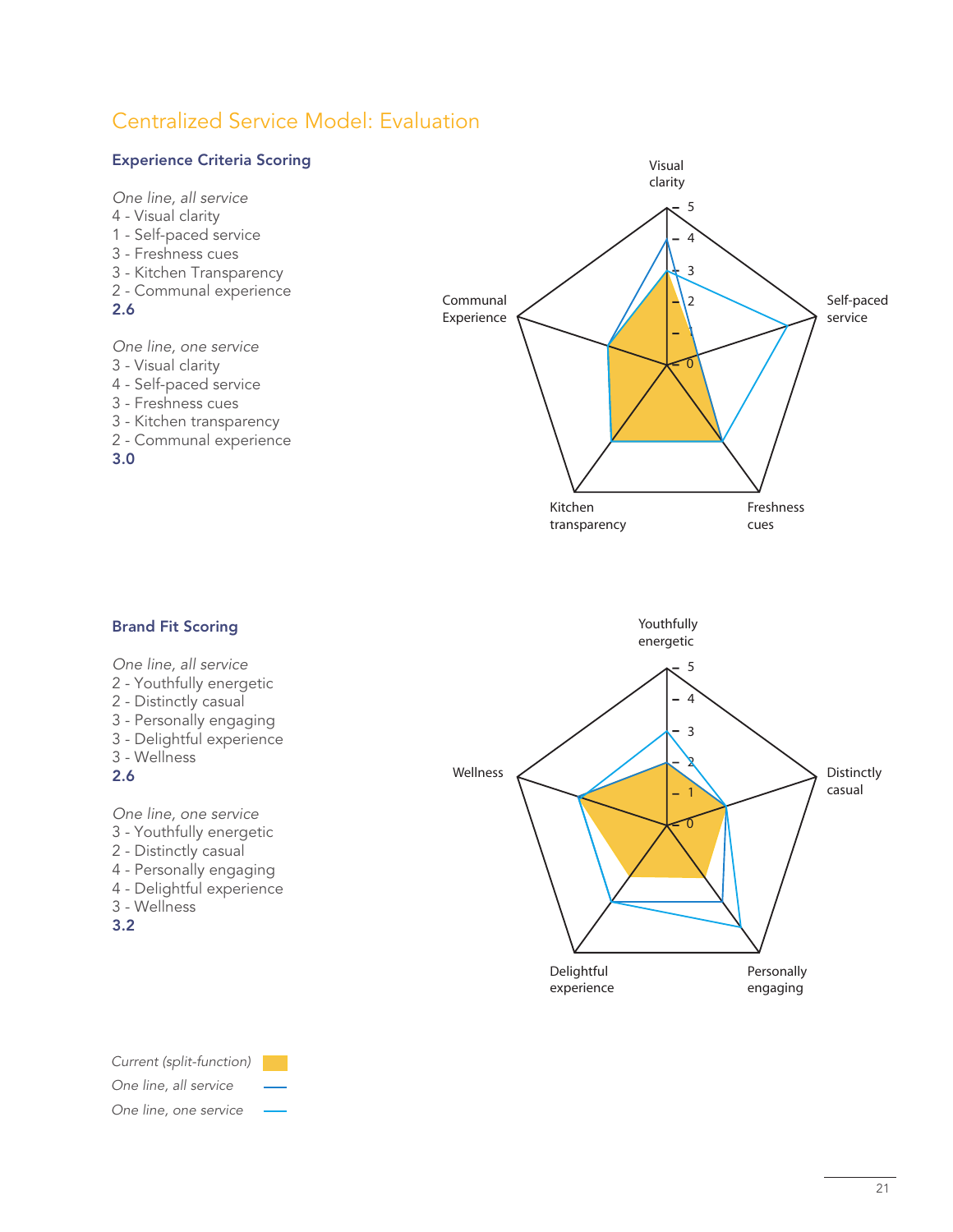### De-Centralized Service Model: Execution Option 1

### Counter Controlled

- A typical dual-point configuration. **›**
- Customers order and pay at crew assisted POS or self-serve kiosks and orders are presented at a second point. **›**
- Process is broken up to provide increased organization and **›** lessen perceived wait time

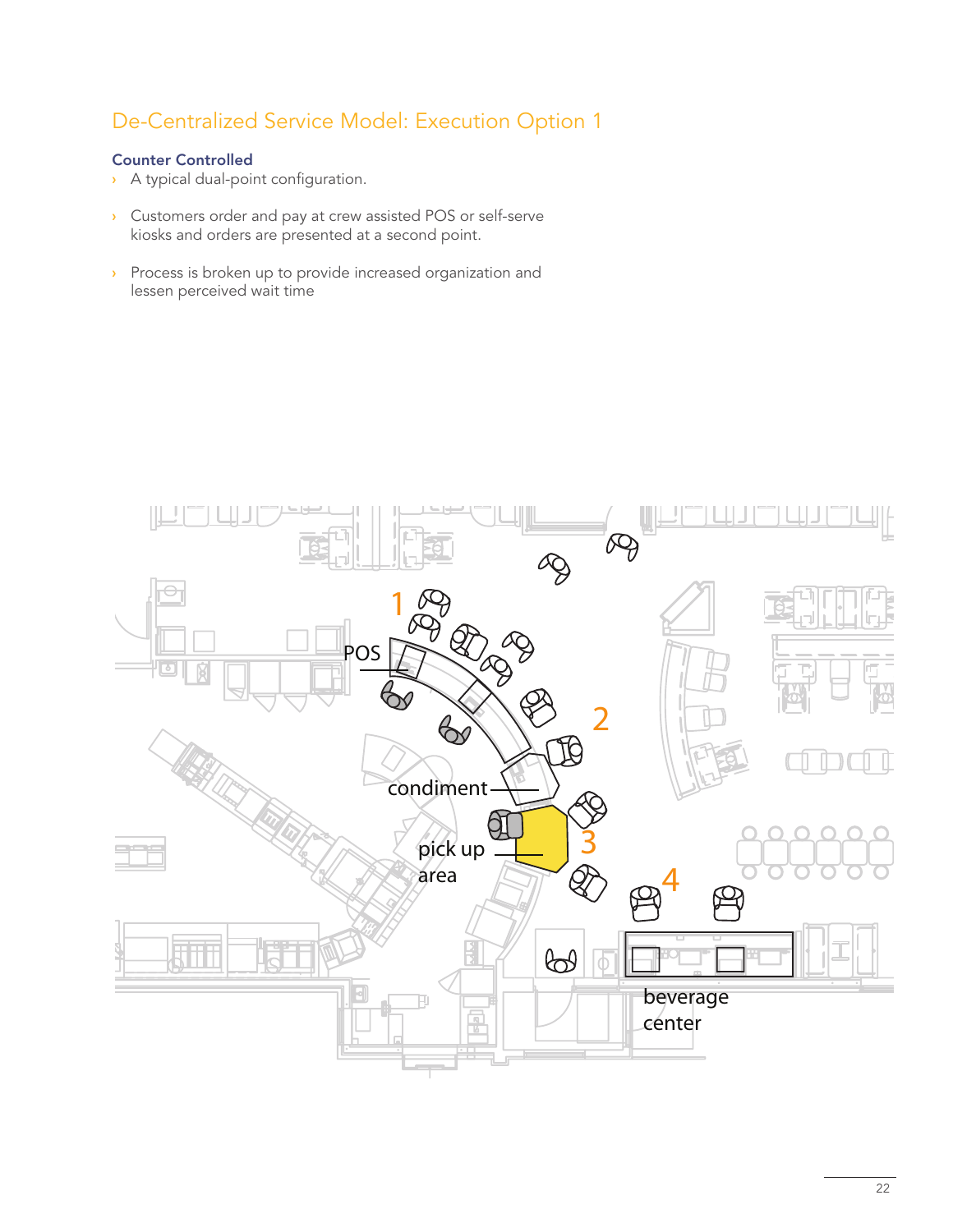### De-Centralized Service Model: Execution Option 2

### Counter Controlled, Customer Specific

- A variation of the dual-point model allowing for multiple, task-**›** specific ordering points.
- Offers increased flexibility over non-specific line ordering **›**

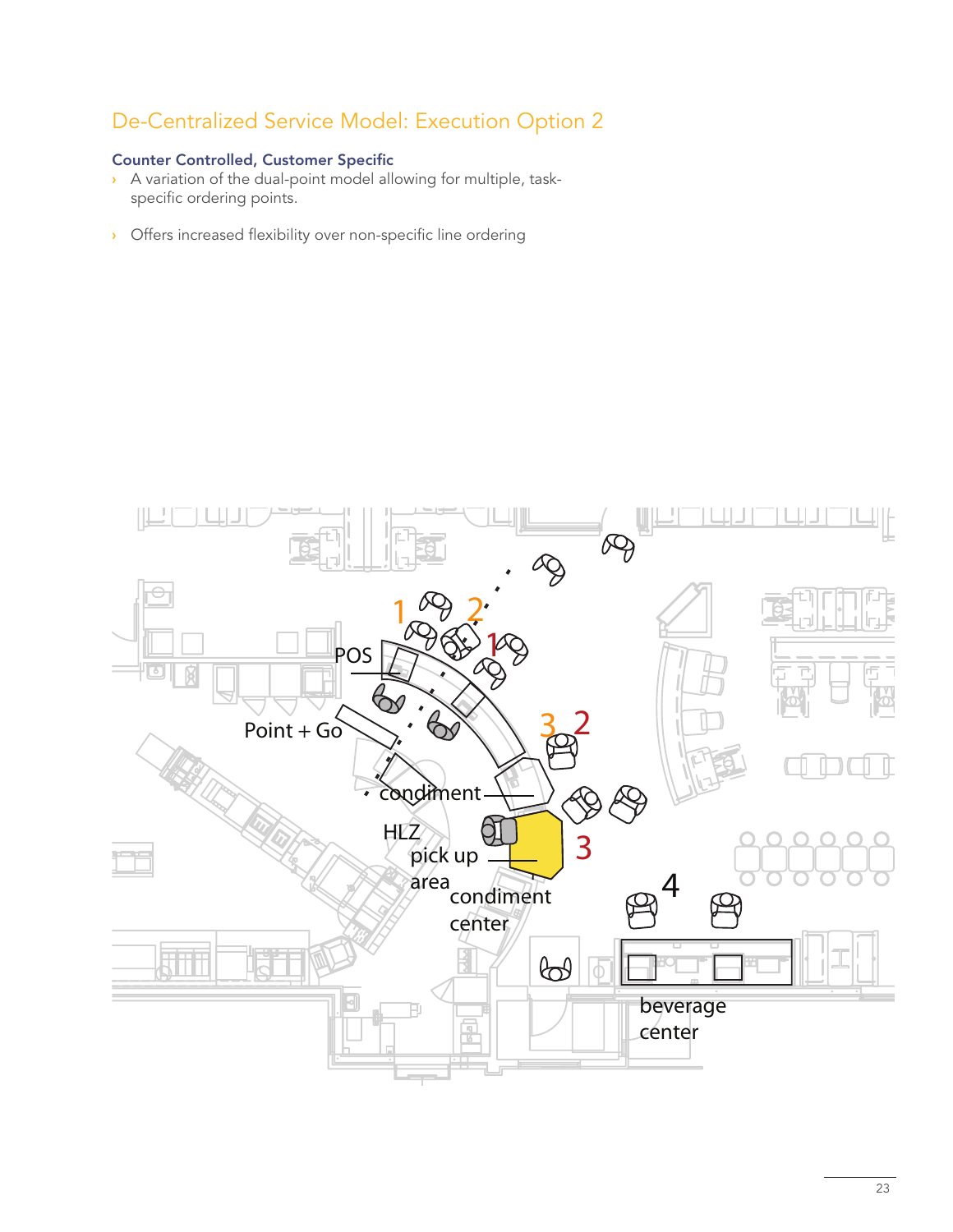### De-Centralized Service Model: Execution Option 3

### Customer Controlled

- A multi-point configuration that provides task specific ordering **›** points and locations.
- Simplifies counter area by placing ordering points away from **›** counter.
- Activates a larger area for a more immersive experience. **›**
- Signifies a break from the typical fast-food experience. **›**

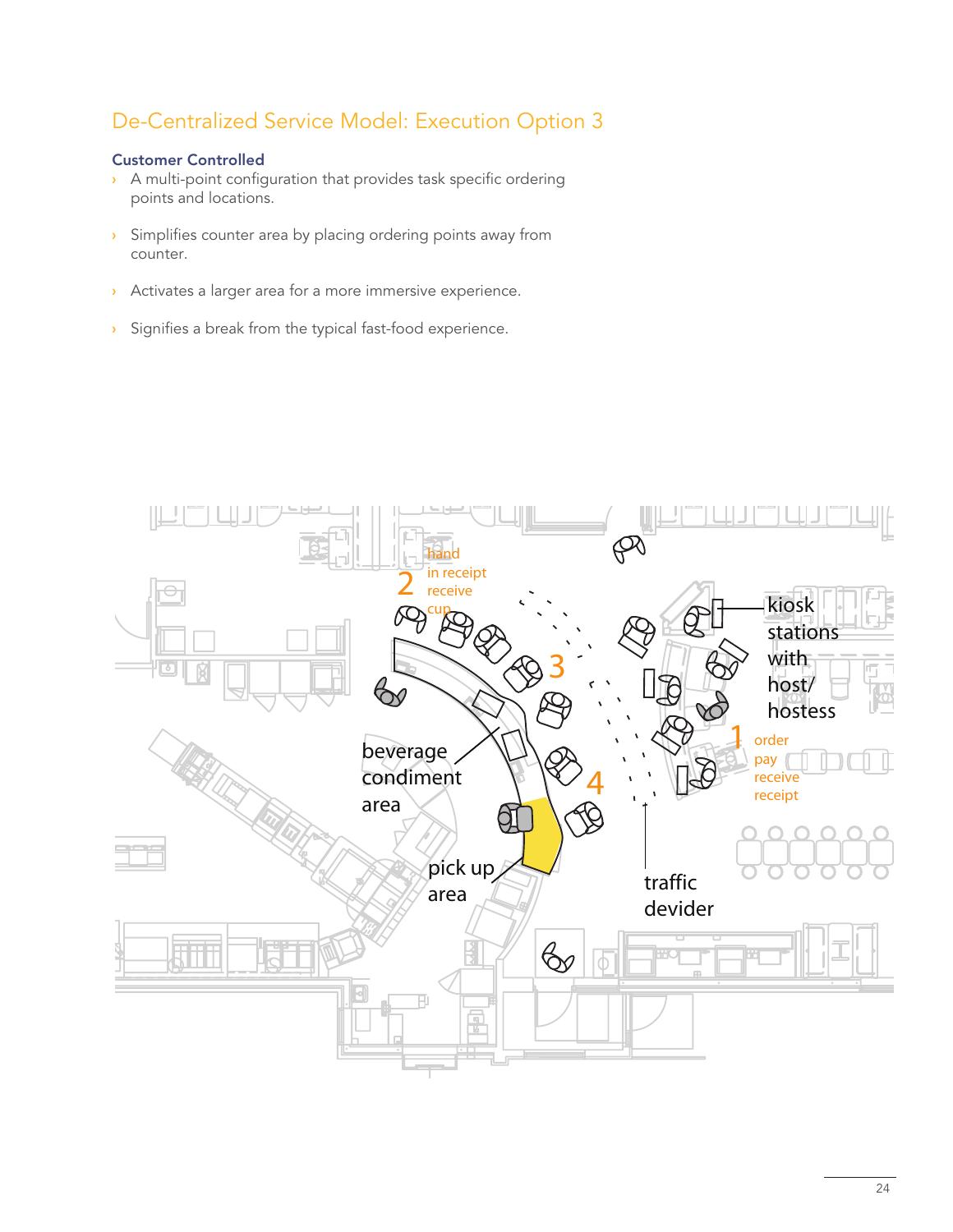### De-Centralized Service Model: Evaluation

### Experience Criteria Scoring

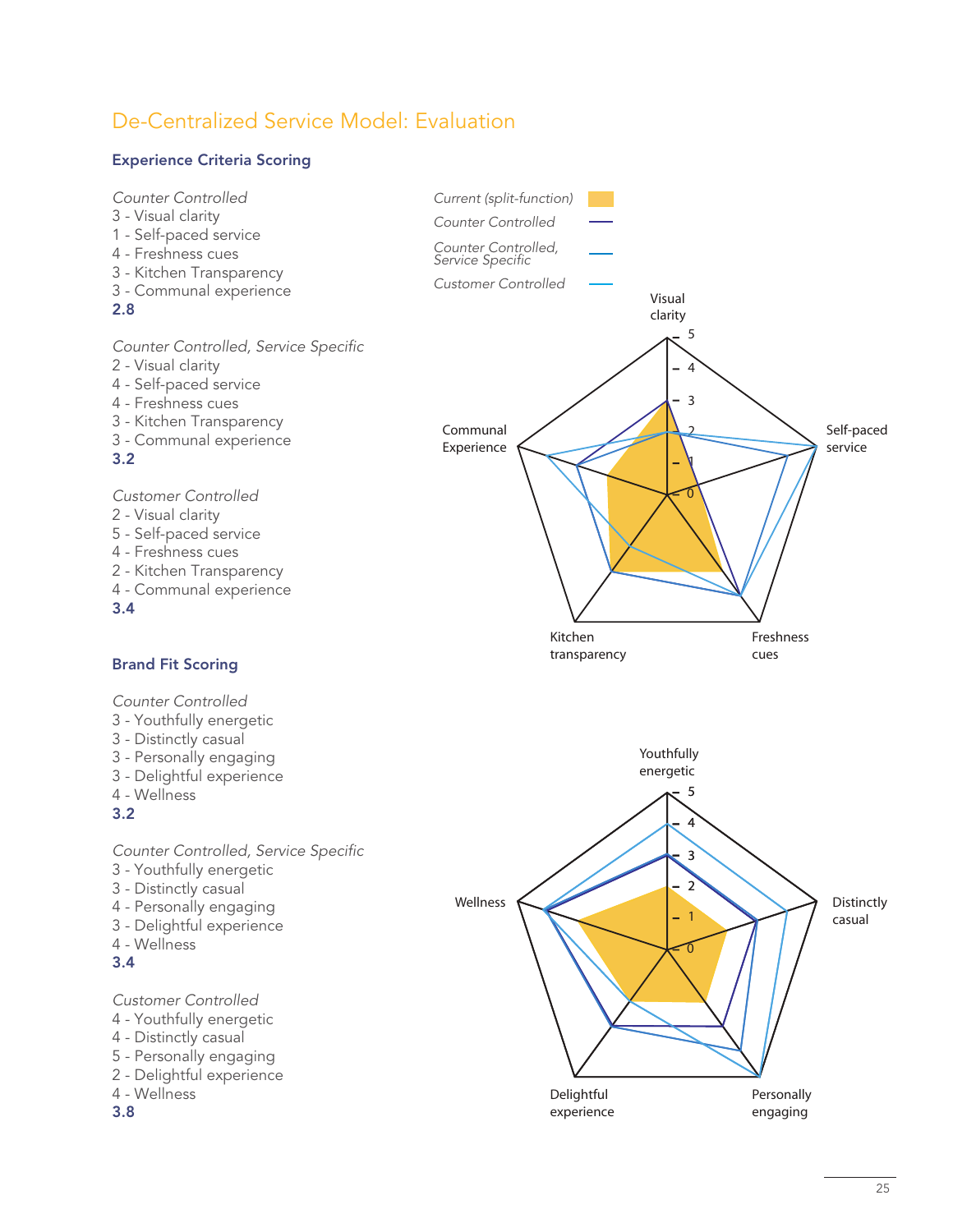### Service Model Summary

### Centralized Model

### *Pros*

- Safe, logical next step for McDonald's **›**
- Provides a strong personal interaction between crew and customer **›**
- Easy to showcase kitchen and food prep areas **›**
- Process is simple, familiar and easy to understand **›**

### *Cons*

- Safe, logical next step for McDonald's **›**
- Limited variety and tailoring of experiences **›**
- Retains strong ties to the fast-food industry **›**
- Counter environment can become crowded and confusing at peak hours **›**
- Limited front counter space makes modular expansion difficult **›**

### Decentralized Model

### *Pros*

- Signifies a break from fast-food industry norm **›**
- Self-paced interaction tailors to customer's need state **›**
- Activates entire lobby area to provide a more immersive and engaging experience **›**
- Larger square footage of "selling floor" provides for easier modular expansion **›**
- Service flow consistent with drive-thru **›**
- Provides a strong brand fit **›**

### *Cons*

- Multiple step process can be more confusing **›**
- Places less emphasis on kitchen and prep areas **›**
- Customer traffic flow can become difficult during peak hours **›**
- Steep learning curve for kiosks **›**

### Recommendation

Analysis of the various generic service models favors a decentralized model for it's ability to offer customers a higher-degree of control. Additionally, the decentralized model disperses the service process throughout a larger area, which provides a more immersive experience as well as facilitating future modular expansion.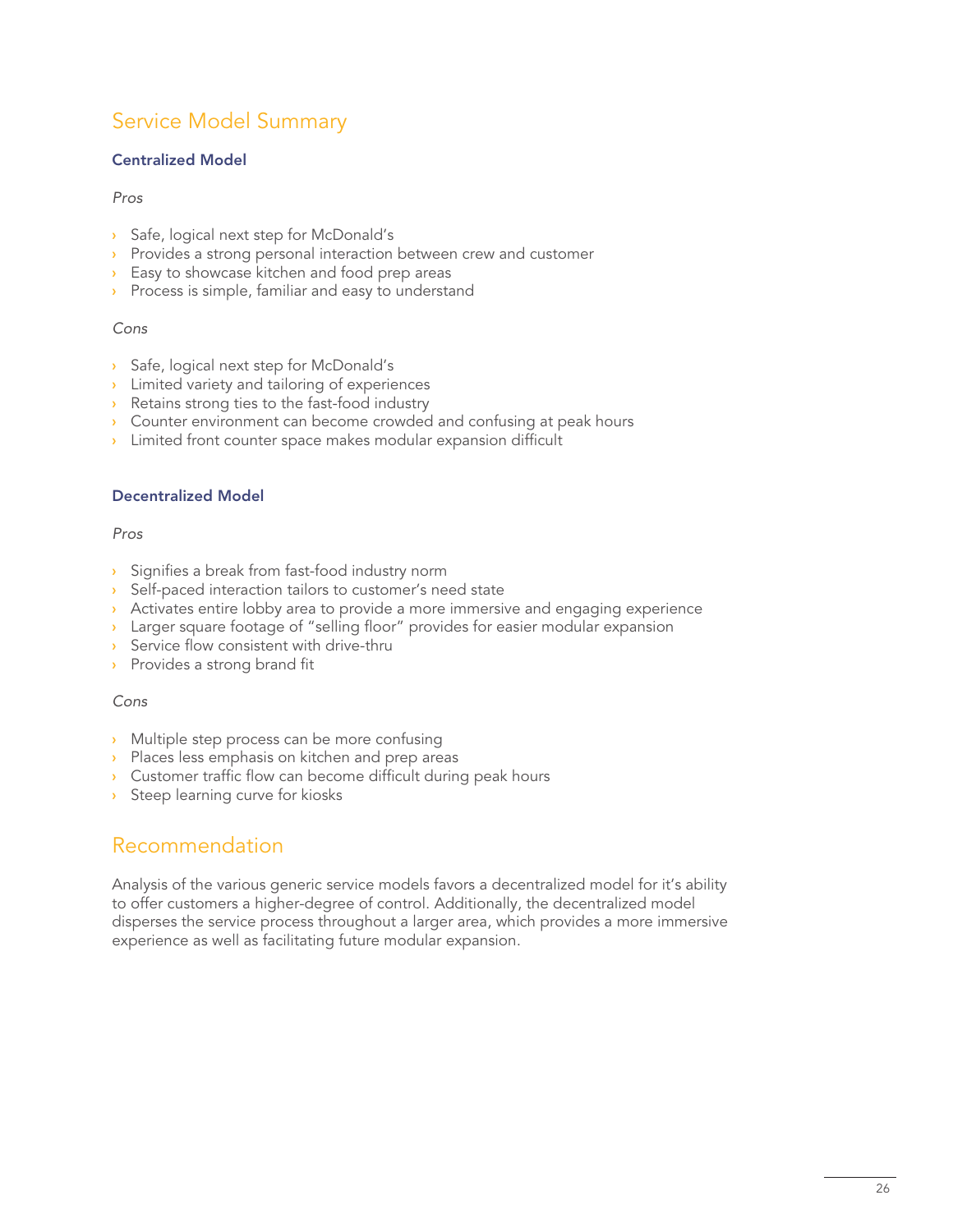# Appendix A Comparison of Generic Service Models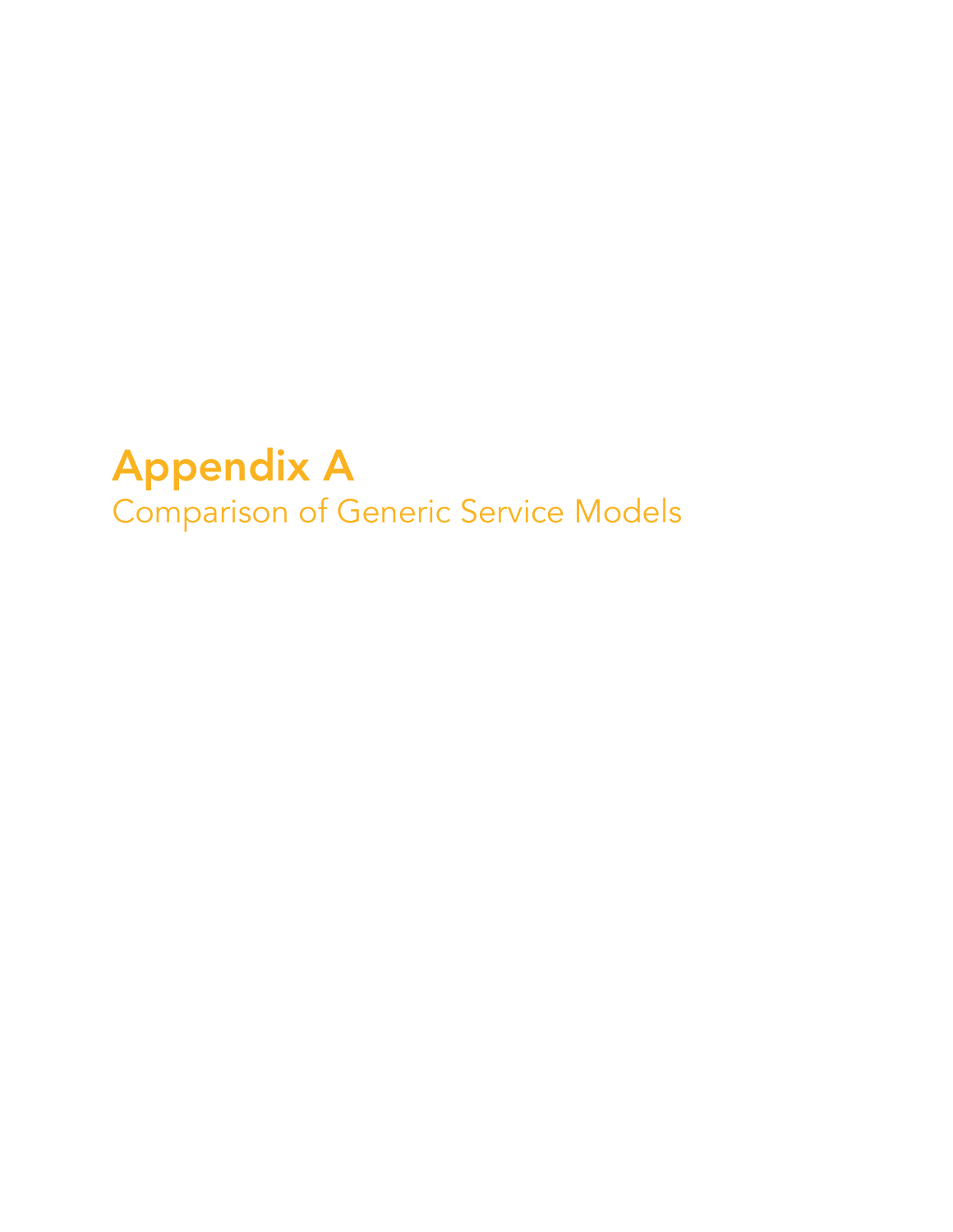### A restaurant is only as good as its service.

McDonald's and the industry at large are moving away from "Fast Food" and towards "Quick Service." This signals a shift away from a speed at all costs mentality to a more balanced approach between speed and service. To this end, McDonald's has updated the look of their restaurants to promote a more relaxed, enjoyable atmosphere that invites customers to stay past just the duration of their meal, as well as new service ideals promoting attributes such as Passion, Fun, Friendly, Accurate, Fast and Recovery.

However, McDonald's service model has not changed. In-store service remains rushed and hectic both in front of and behind the counter, and continues to communicate speed as a primary concern. McDonald's must adapt it's service model in order to provide customers with a higher-quality of service and differentiate themselves from their competitors.

There are a variety of service models to choose from, but none is without its flaws. This section will examine the relative strengths, weaknesses and stress points of the following models:

- Full Service **›**
- Counter Single Point **›**
- Follow Your Food **›**
- Counter Dual Point **›**
- Semi-Serve **›**
- Browse & Check Out **›**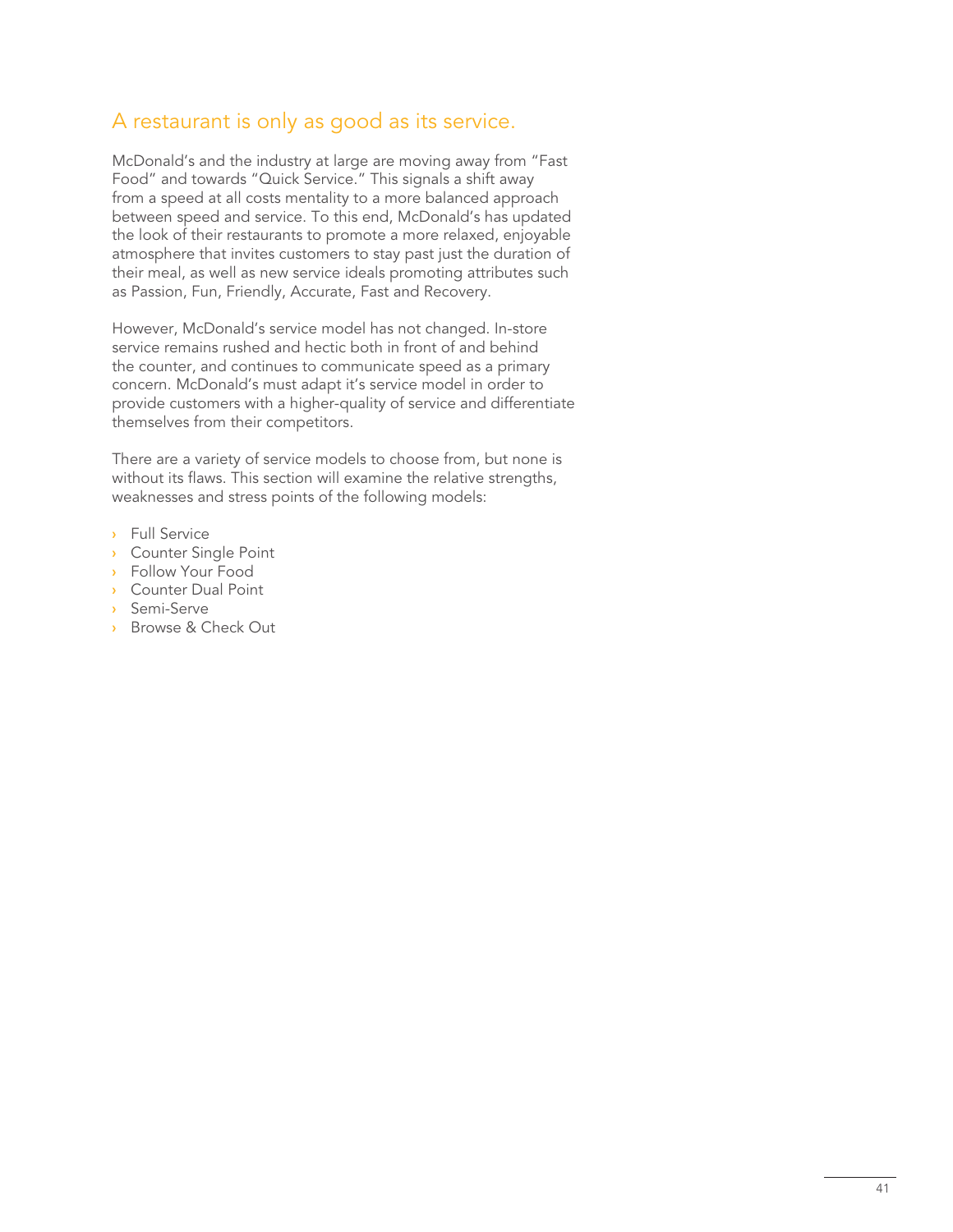### Full Service

The full service model, most commonly employed by eat-in restaurants, is characterized by the high-level of personal attention customers receive. Customers are assigned both a table and a waiter, with all functions of ordering, delivery and payment conducted through this waiter. Therefore, the quality of the experience is highly dependent on the quality of the service staff.

### **Strengths**

*High-quality interactions* - The main strength of this model lies in the quality of the interactions between customer and employee. When the interaction is successful, it adds a level of value that other models can not achieve.

### **Weaknesses**

*Lack of flexibility* - Because all interactions occur through an intermediary, customer involvement and control with their food is low, resulting in a system that is not well equipped to handle custom or change orders.

> *The Customer Journey diagrams the steps of the Full Service model*

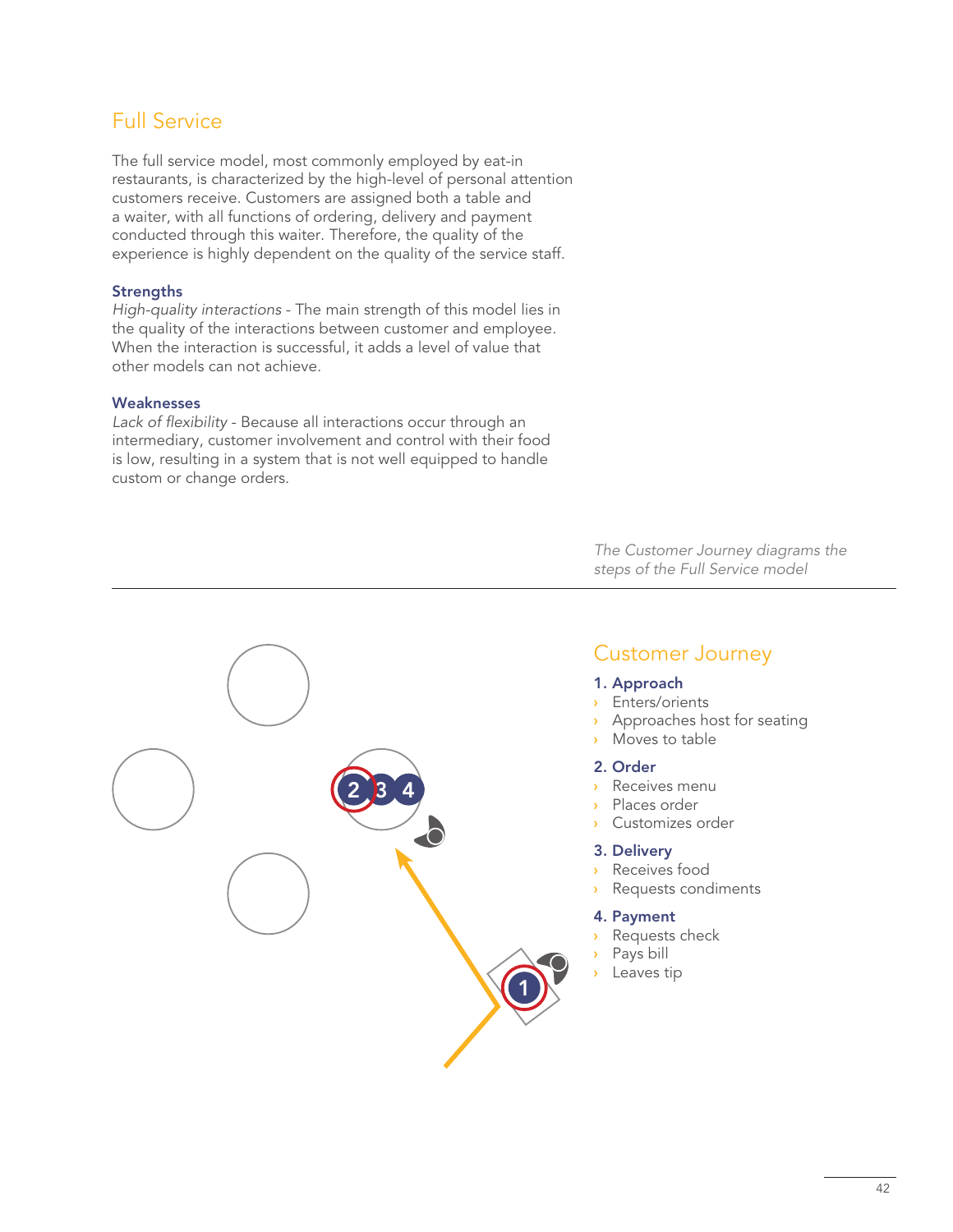### Full Service - Stress points

The full-service model is not designed to handle either a highvolume of customers or a high-degree of customization to food orders. Either results in a slowing of the order delivery function of the system, which in turn stresses the seating function of the hostess.

### 1. Approach

- Customers enter a very structured process. Their advancement **›** through the system is dependent on permission from restaurant employees at every mode.
- The restaurant is responsible for providing current customers **›** with a complete and pleasing experience before the next customer is able to enter.

### 2. Order

The process is not equipped to easily handle customization **›** of orders. Customers are cognizant of this and do not feel comfortable making requests.

> *Stress points: Approach & Order*



### Customer Journey

### 1. Approach

- Enters/orients **›**
- Approaches host for seating **›**
- Moves to table
- 2. Order
- Receives menu **›**
- Places order
- Customizes order

#### 3. Delivery

- Receives food **›**
- Requests condiments

#### 4. Payment

- Requests check
- Pays bill
- Leaves tip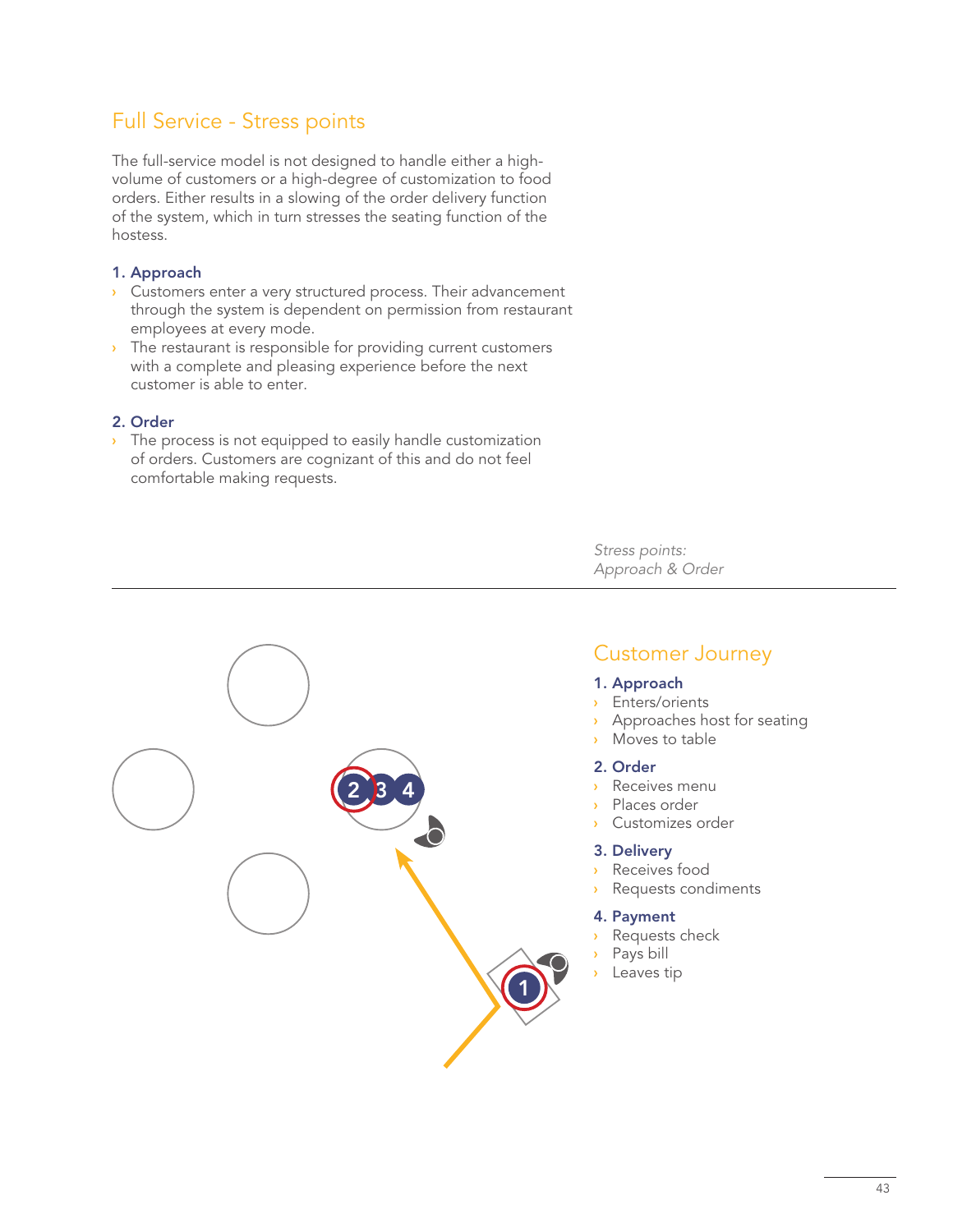### Counter Single Point

The most common model in the QSR industry, the counter single point provides customers with one point for ordering, payment and receiving food. Success of the Single-Point model requires orders to be taken and filled both quickly and accurately.

### **Strengths**

*Simplicity* - The main strength of this model is the simple efficiency of the transaction. Customer need only to interact with a single person within a small area. This provides the restaurant with the opportunity to provide a casual, yet valuable interaction and quick service.

### **Weaknesses**

*Single-file delivery* - This model's main weakness is that the nature of the model only allows customers to be served after the customer in front of them is finished. If the number of customer's arriving outpaces the speed orders can be filled, the line backs up.



*The Customer Journey diagrams the steps of the Single-Point model*

### Customer Journey

#### 1. Approach

- Enters/orients **›**
- **›** Identify open registers
- Queue up **›**

### 2. Order

- Place order **›**
- Customize order **›**
- Specify eat-in or take-out **›**

#### 3. Payment

Pay for food **›**

### 4. Delivery

- Wait for food **›**
- Receive food **›**
- Confirm order **›**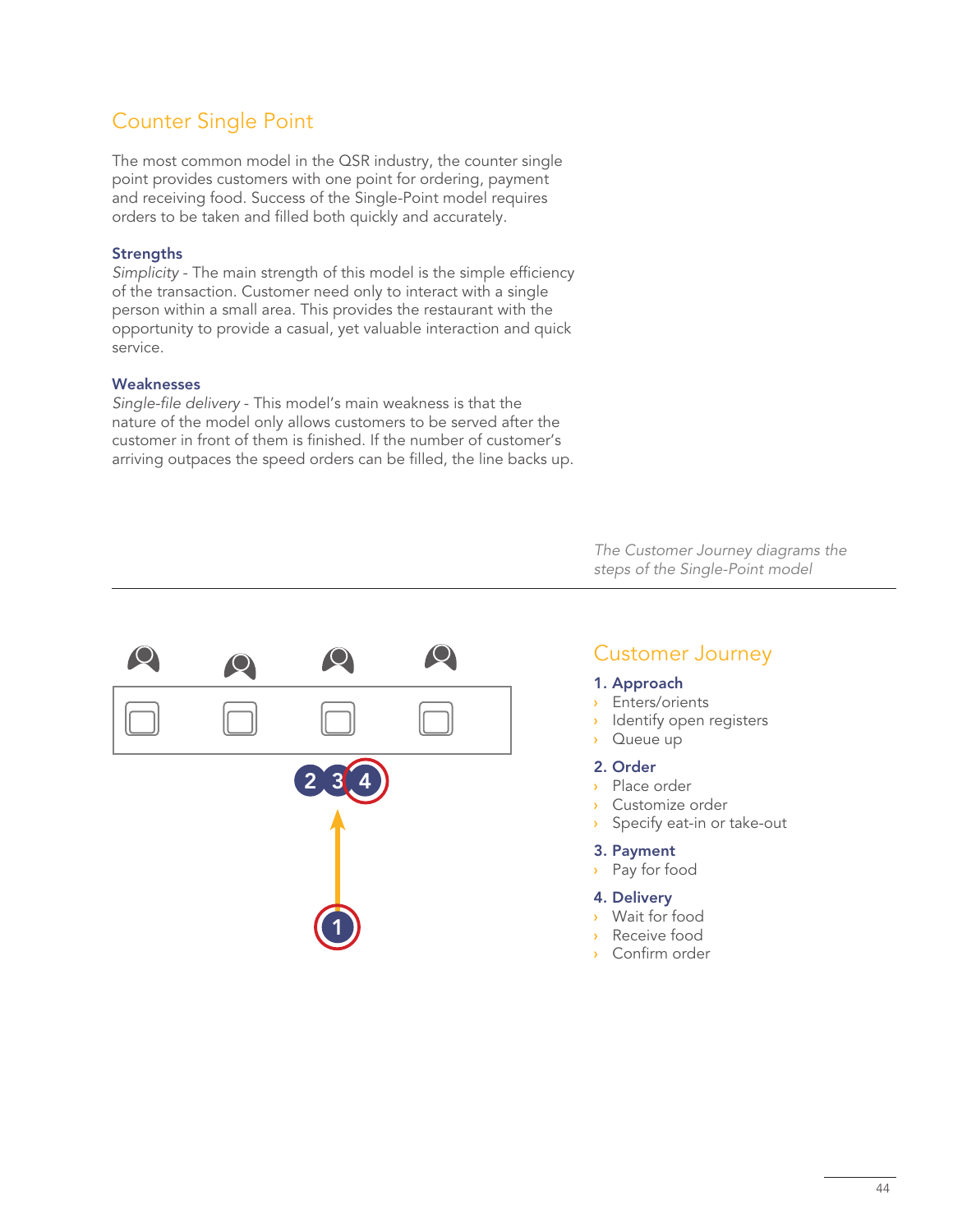### Counter Single Point - Stress points

The register is the center of all transactions in this model, and therefore also the main stress point. Because the interactions are so concentrated their effects are magnified and, if negative, have a detrimental effect on the entire system.

### 1. Approach

Unlike the other models, the single point offers a very **›** unstructured Approach. This can often lead to confusion or apprehension in customers trying to determine which register to order from.

#### 4. Delivery

Because the model only serves one customer at a time, the waiting time between Payment and Delivery is wasted. During peak hours, these wasted moments take their toll on the entire system as lines back up. **›**

1  $2, 3, 4$  *Stress points: Approach & Delivery*

### Customer Journey

#### 1. Approach

- Enters/orients **›**
- **›** Identify open registers
- Queue up **›**
- 2. Order
- Place order **›**
- Customize order **›**
- Specify eat-in or take-out **›**

#### 3. Payment

Pay for food **›**

### 4. Delivery

- Wait for food **›**
- Receive food **›**
- Confirm order **›**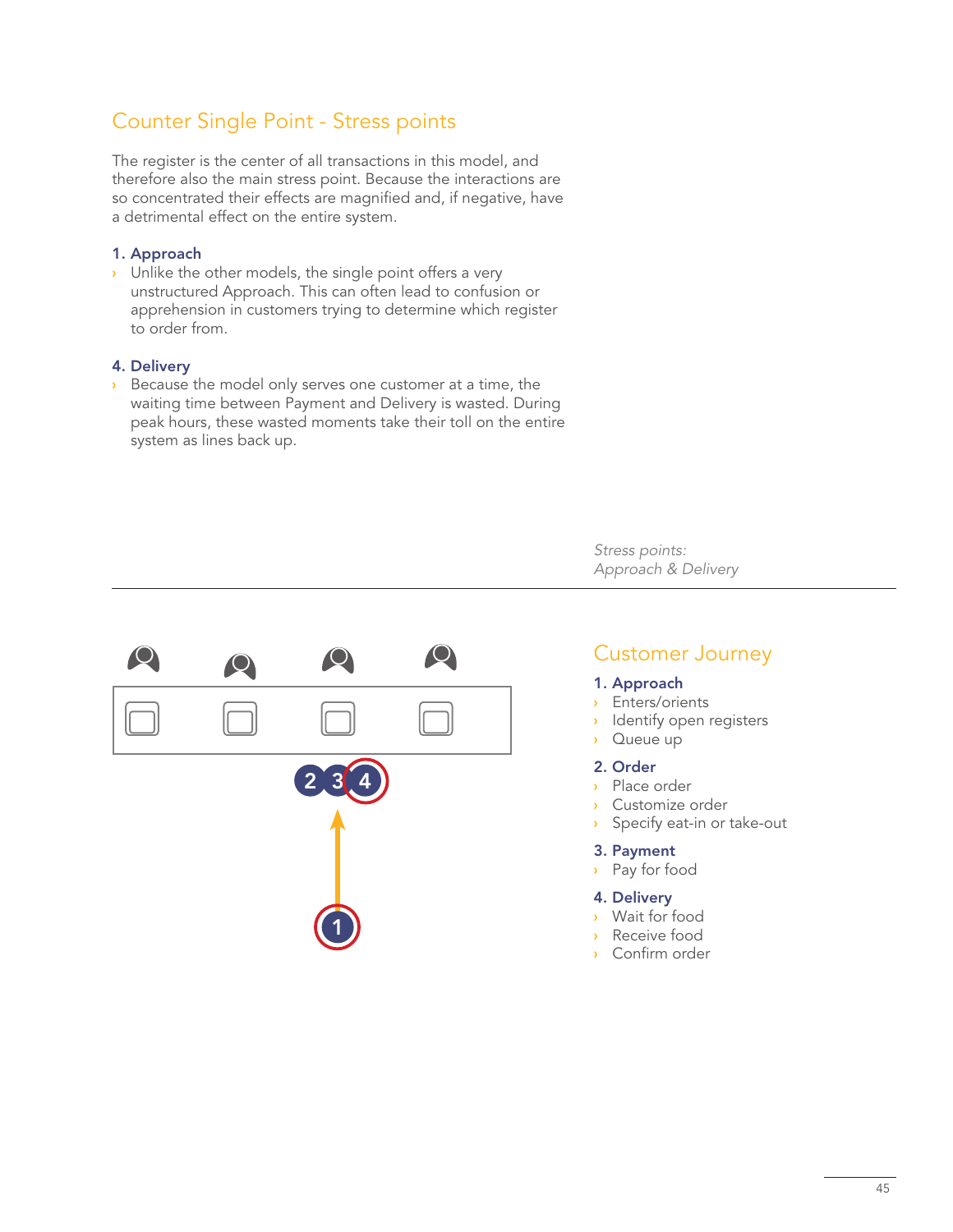### Follow Your Food

The Follow Your Food model brings the assembly line into the open, allowing the customer to specify what how they'd like their food and see it prepared in front of them as they move down the line. This model performs best when orders require a high-level of customization.

### **Strengths**

*Custom, Immersive experience* - Follow Your Food models allow the customer to pick their ingredients as they move along the line, which allows for easier customization for both customer and employee. It also ensures customers that their food is assembled fresh. This provides a more immersive experience and activates the waiting time between ordering and payment.

### **Weaknesses**

*Rushed interactions* - The complexity of the process leads to what seems like a lengthy process as customers pick their way down the line. This can result in a rushed relationship between customer and employee, a lost opportunity to create a positive personal interaction.

*The Customer Journey diagrams the steps of the Follow Your Food model*



### Customer Journey

#### 1. Approach

- Enters/orients **›**
- Queue up **›**

### 2. Order

- Specify eat-in or take-out **›**
- Place order **›**
- Customize order **›**
- 3. Delivery
- Receive food **›**

#### 4. Payment

Pay for food **›**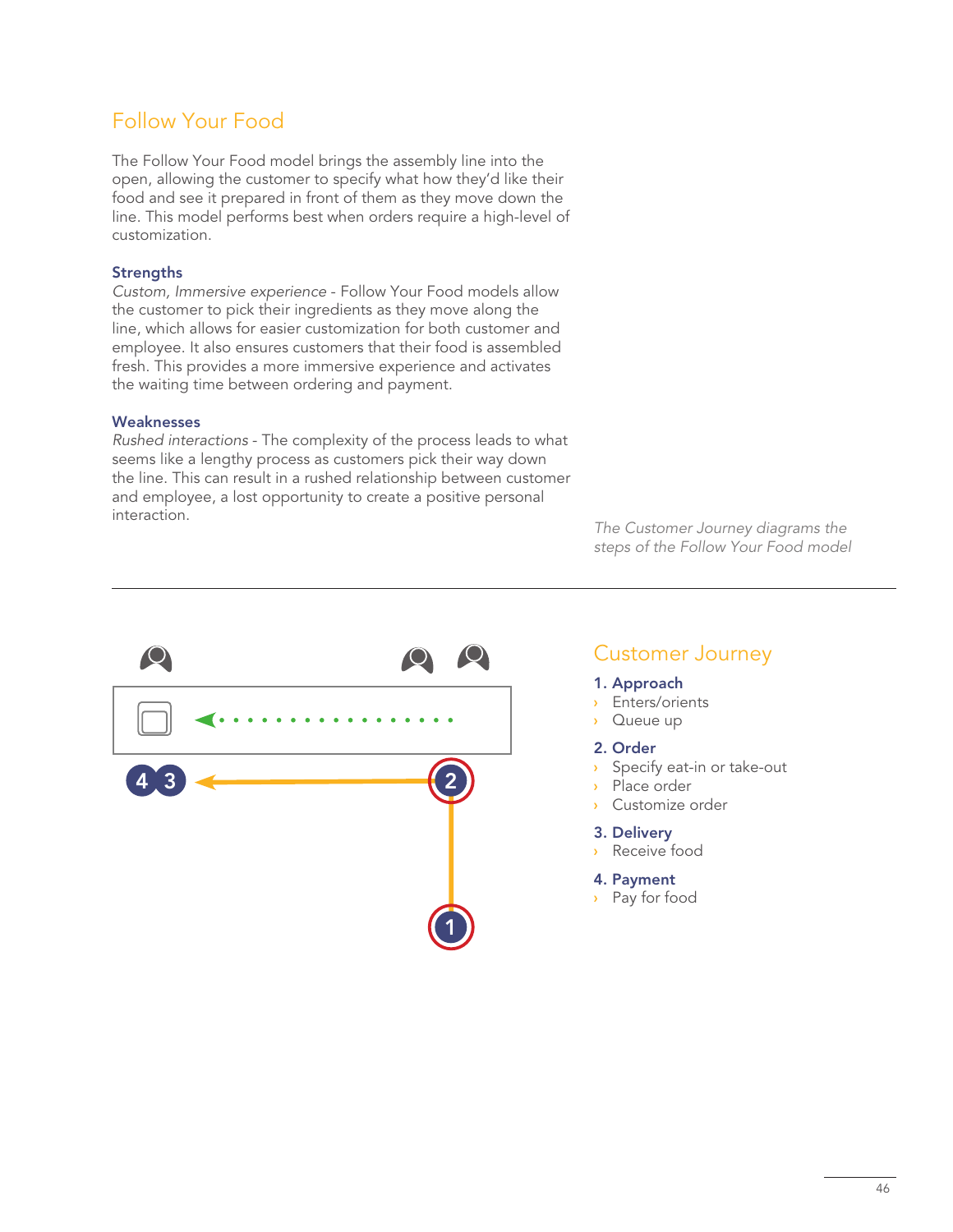### Follow Your Food - Stress points

The entire process is composed of one, single file line that can only move as fast as the customer ordering allows it to. This results in a lengthy line and rushed service.

### 1. Approach

In the Follow Your Food model, the area given to the **›** customization process creates a larger transaction area. As a result, customers often perceive the line and corresponding wait to be too long.

### 2. Order

Combined with a perception of a slowly moving assembly **›** process, customers and employees can become easily frustrated when pressed for time. This adds stress to a complicated ordering process.

> *Stress points: Approach & Order*



### Customer Journey

#### 1. Approach

- Enters/orients **›**
- Queue up **›**

### 2. Order

- Specify eat-in or take-out **›**
- Place order **›**
- Customize order **›**
- 3. Delivery
- Receive food **›**

#### 4. Payment

Pay for food **›**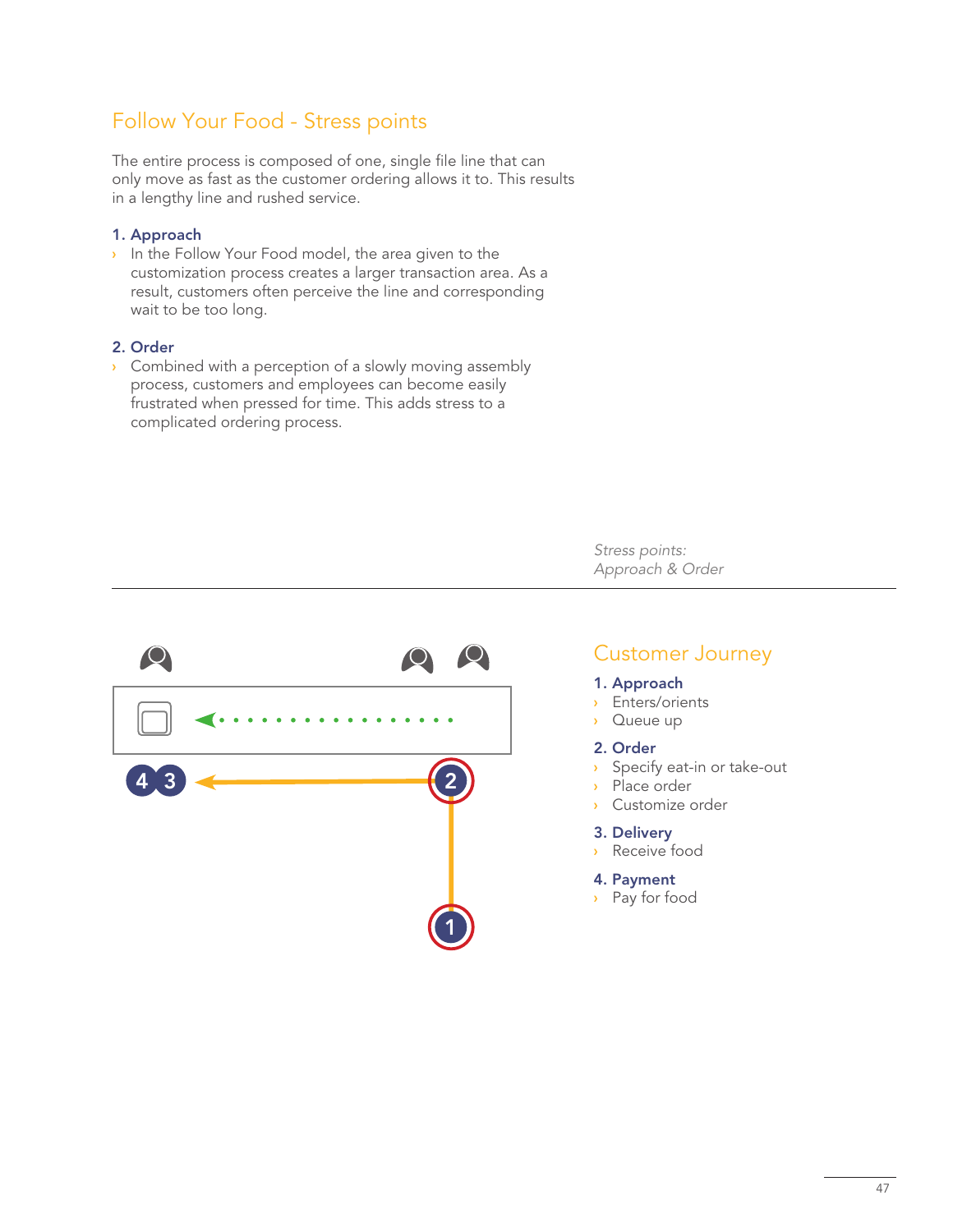### Counter Dual-Point

The dual-point model uses two, distinct points of interaction. Customers order their food in one place, and pick it up at another. In this way, the employee is able to take the next order while the previous customer waits for their food in another location. However, restaurants owners still are struggling to determine at which point the register should be located.

### **Strengths**

*Perceived wait time* - Unlike the single point model, the dual point is able to serve more than one customer at a time. Also, by moving the register further up the line, customers are able to give their orders sooner decreasing the perceived wait time by removing those waiting for their food from immediate view.

#### **Weaknesses**

*Confusing process* - The dual points can sometimes cause confusion for customers unless the process and functions of each point are clearly marked. Additionally, customers have little ability to change their order between ordering and delivery.

> *The Customer Journey diagrams the steps of the Dual-Point model*



### Customer Journey

#### 1. Approach

- Enters/orients **›**
- Queue up **›**

### 2. Order

- Specify eat-in or take-out **›**
- Place order **›**
- Customize order **›**

#### 3. Payment

Pay for food **›**

#### 4. Delivery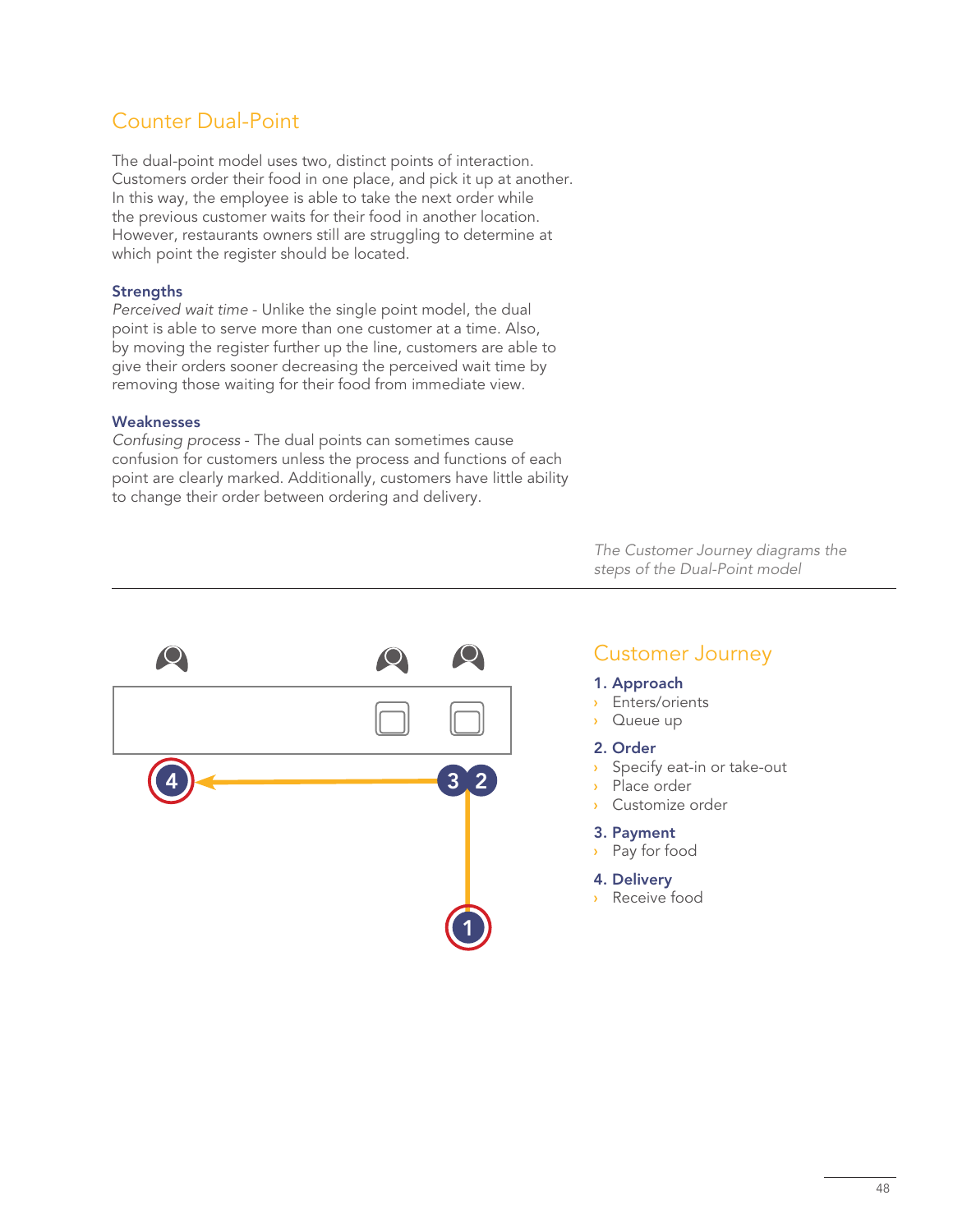### Counter Dual-Point - Stress points

The dual points can cause confusion for customers unless the process and functions of each point are clearly marked.

### Approach

Customers aren't always sure which point serves which purpose, **›** or where the process starts. If the functions of each point are not clearly known, customers can get in the wrong one.

#### **Delivery**

The delivery area can be an area of great confusion if there is **›** not a clear process for pick-up and area for waiting. The waiting customers can also interfere with other diners or take the wrong order.

> *Stress points: Approach & Delivery*



### Customer Journey

#### 1. Approach

- Enters/orients **›**
- Queue up **›**

### 2. Order

- Specify eat-in or take-out **›**
- Place order **›**
- Customize order **›**

#### 3. Payment

Pay for food **›**

### 4. Delivery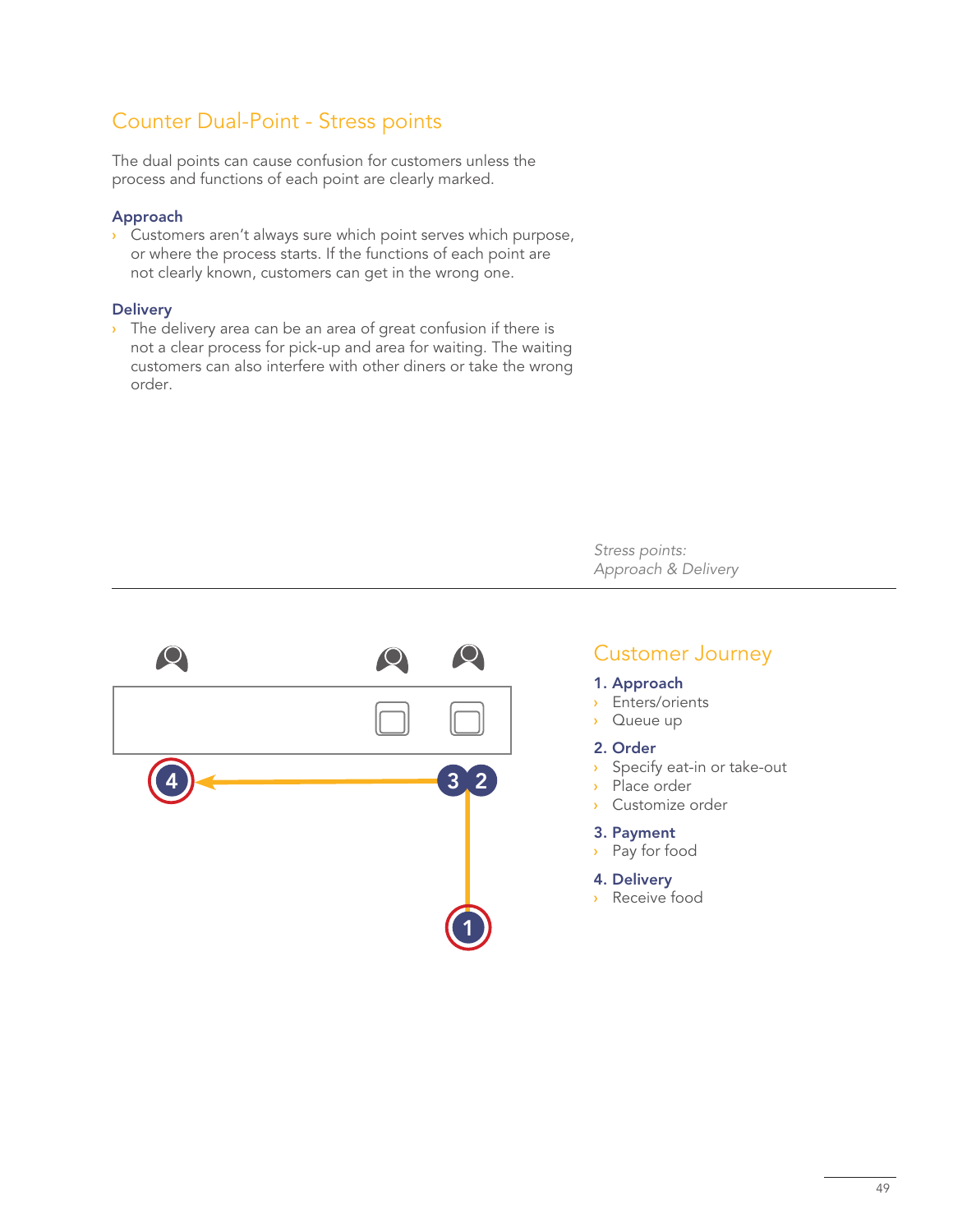### Semi-Serve

A semi-serve model functions much like a dual-point, but with the added value of table delivery or food hand-off. This cuts down on the customer confusion often found at the delivery point in dual point models, while giving them a level of control not found in full service models.

### **Strengths**

*Hybrid approach* - Taking the best of full service and combining it with a dual point model allows the customers to control the ordering process which allows them to easily customize orders, while the restaurant takes control of the delivery process to reduce confusion and the chance of order swapping.

### **Weaknesses**

*Inefficient* - The semi-serve model is resource intensive for the restaurant, requiring one or more runners to bring the food out to customers as well as sometimes handle special requests.

> *The Customer Journey diagrams the steps of the Semi-Serve model*



### Customer Journey

### 1. Approach

- Enters/orients **›**
- Queue up **›**

### 2. Order

- Specify eat-in or take-out **›**
- Place order **›**
- Customize order **›**

### 3. Payment

Pay for food **›**

### 4. Delivery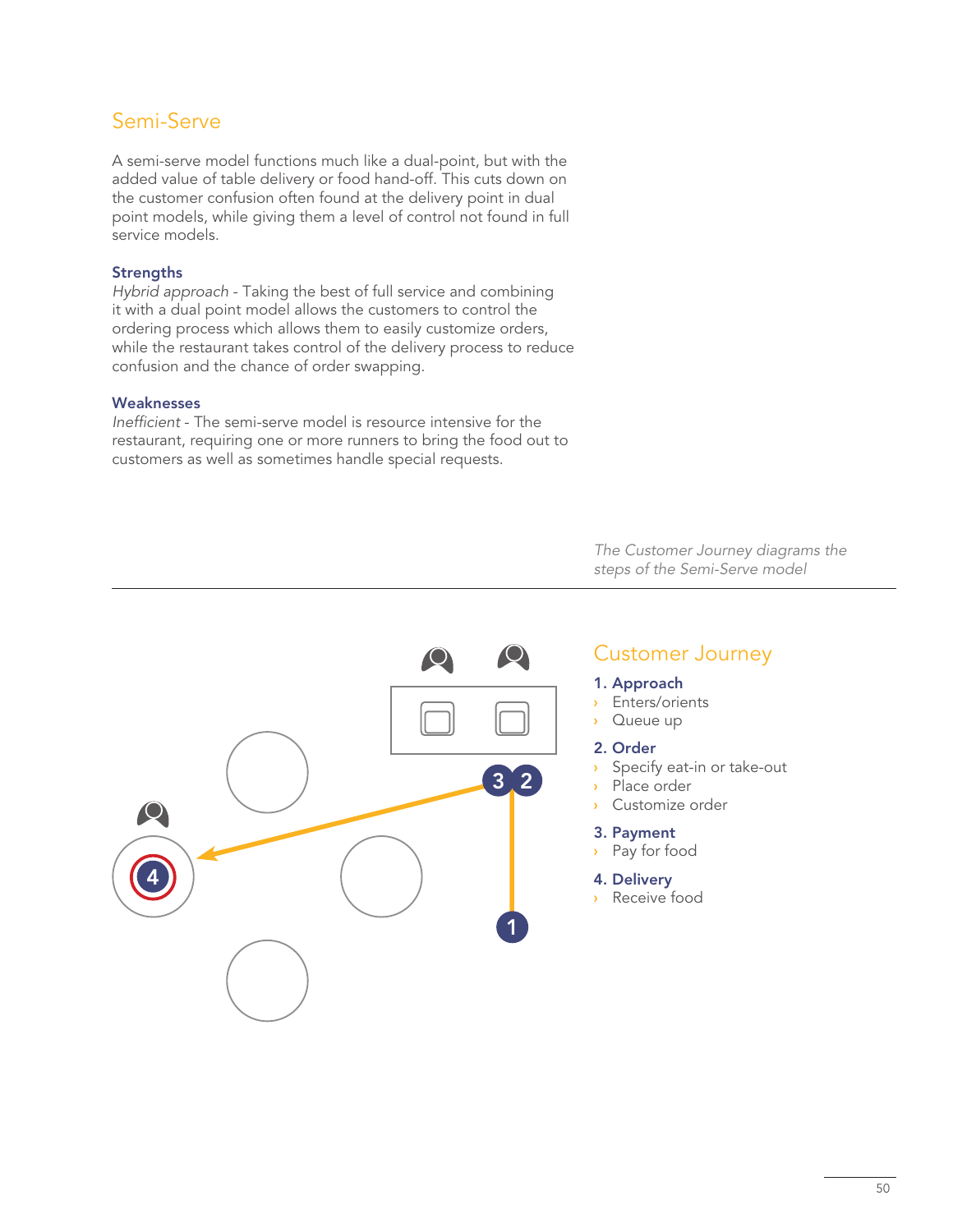### Semi-Serve - Stress points

A resource intensive model, the activity of hand delivering orders can be particularly inefficient during busy hours.

### **Delivery**

The stress point for the Semi-Serve is delivery. Many of these **›** models utilize a numbering system so employees know what table the order belongs too. Employees must track down the corresponding number for each order, and take the food across a crowded dining area. These activities create great inefficiencies in the system.

> *Stress points: Delivery*



### Customer Journey

### 1. Approach

- Enters/orients **›**
- Queue up **›**

### 2. Order

- Specify eat-in or take-out **›**
- Place order **›**
- Customize order **›**

### 3. Payment

Pay for food **›**

### 4. Delivery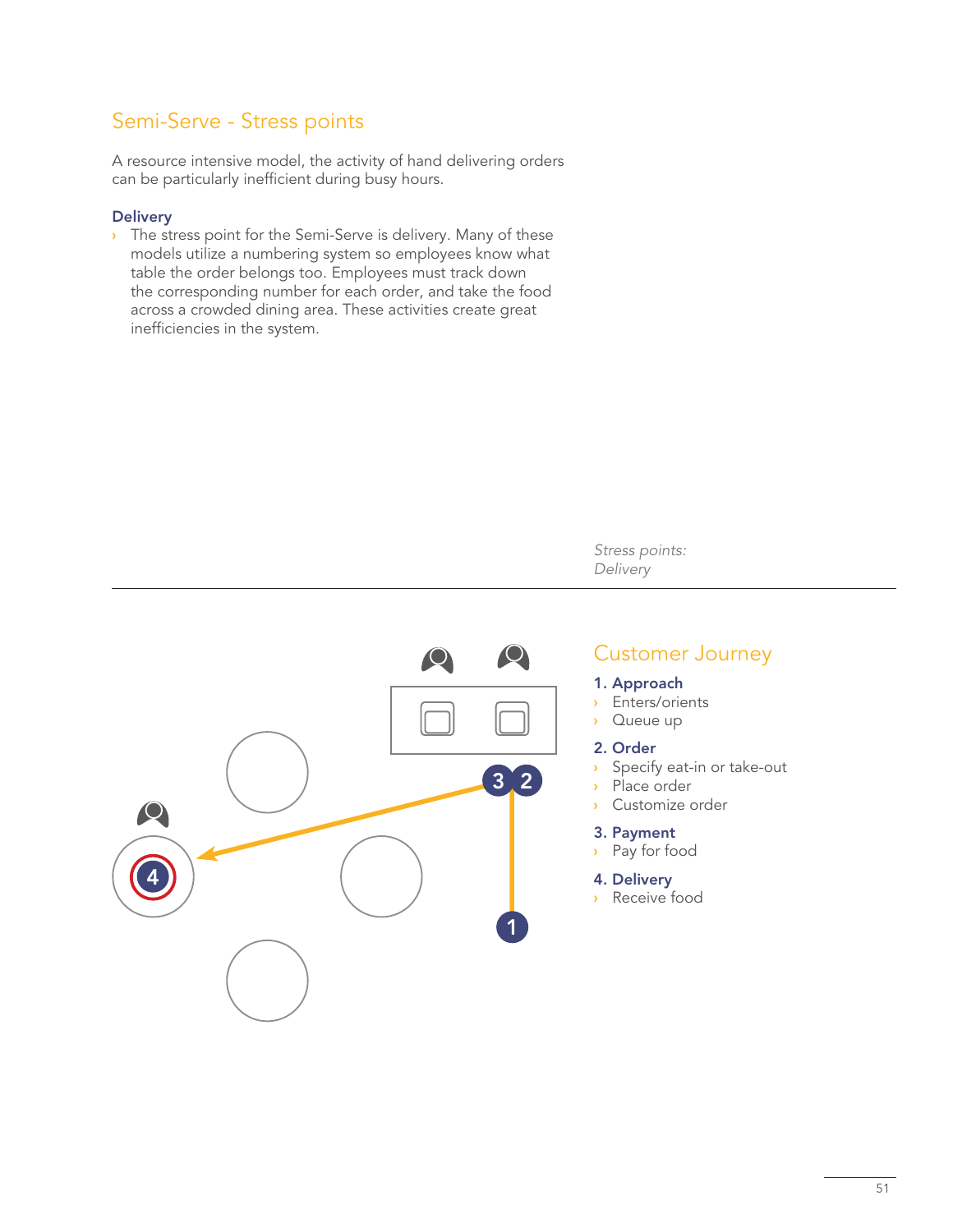### Browse & Check-Out

Browse & Check-Out models consist of an open area where customers can pick out their food and then bring it to a register for payment, much like in a traditional retail environment.

### **Strengths**

*Tactile experience* - The strengths of the Browse & Check-Out lies in the abilities for customers to get "up close and personal" with their food. Customers are able to browse the offerings to determine what appeals to them.

### **Weaknesses**

*Limited interaction* - The open areas, without clear traffic paths, can become crowded and confusing during peak hours. Additionally, pre-packaged food on display offers less customization, and low interaction levels with employees offers less of an experience.



### *The Customer Journey diagrams the steps of the Browse & Check-out model*

### Customer Journey

- 1. Approach
- Enters/orients **›**
- 2. Order
- Select food **›**
- 3. Payment
- Pay for food **›**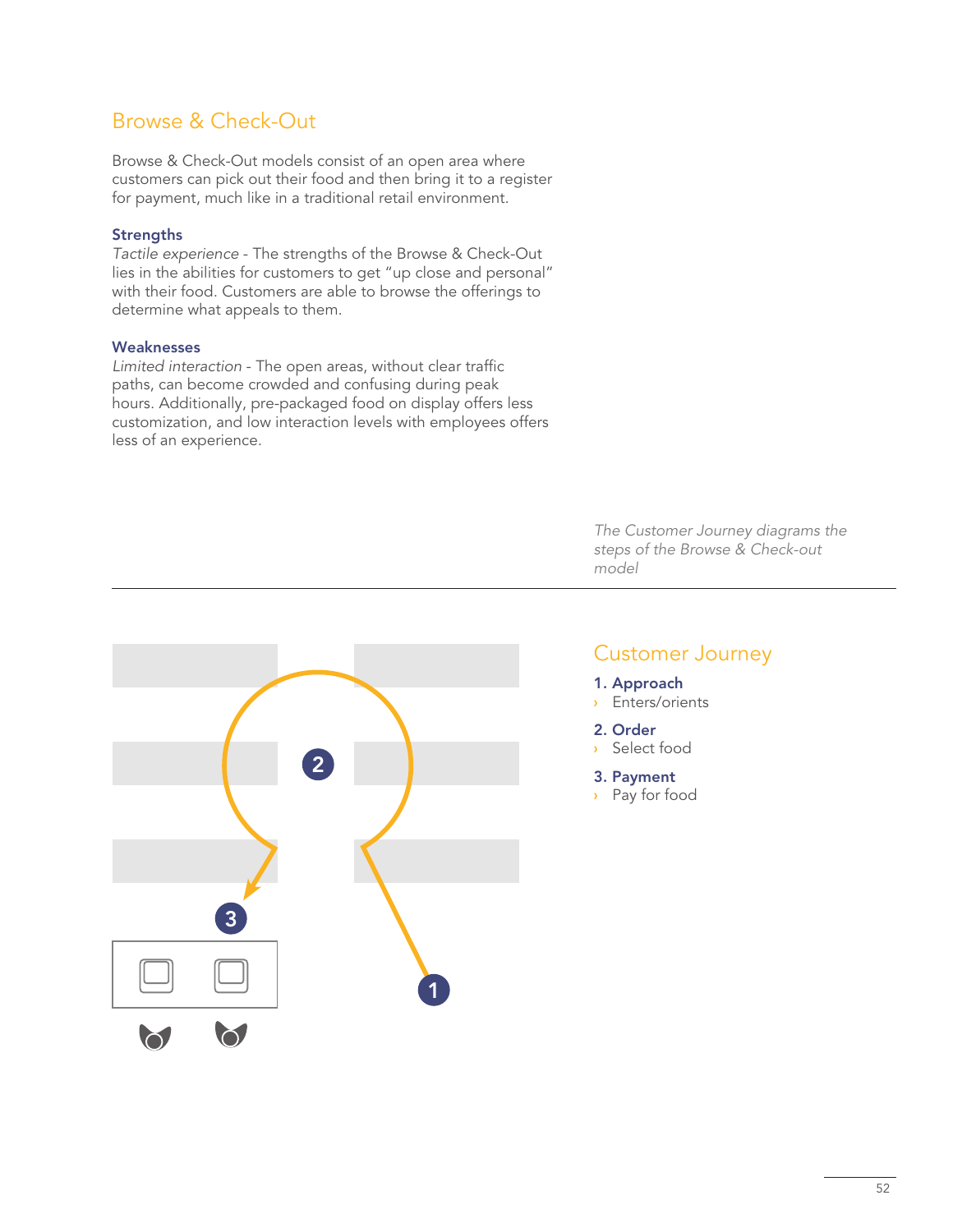### Browse & Check-Out - Stress points

While the Browse & Check Out model provides an immersive experience for customers, this experience can be daunting to the uninitiated and overwhelming during peak hours.

### Approach & Order

The success of this model depends on clear communication. **›** With limited ability to receive help from employees, customers can have difficulty navigating the experience. This problem multiplies with the number of customers in the store and can act as a strong deterrent for entering customers.



# *Approach & Order*

### Customer Journey

1. Approach

*Stress points:*

- Enters/orients **›**
- 2. Order
- Select food **›**
- 3. Payment
- Pay for food **›**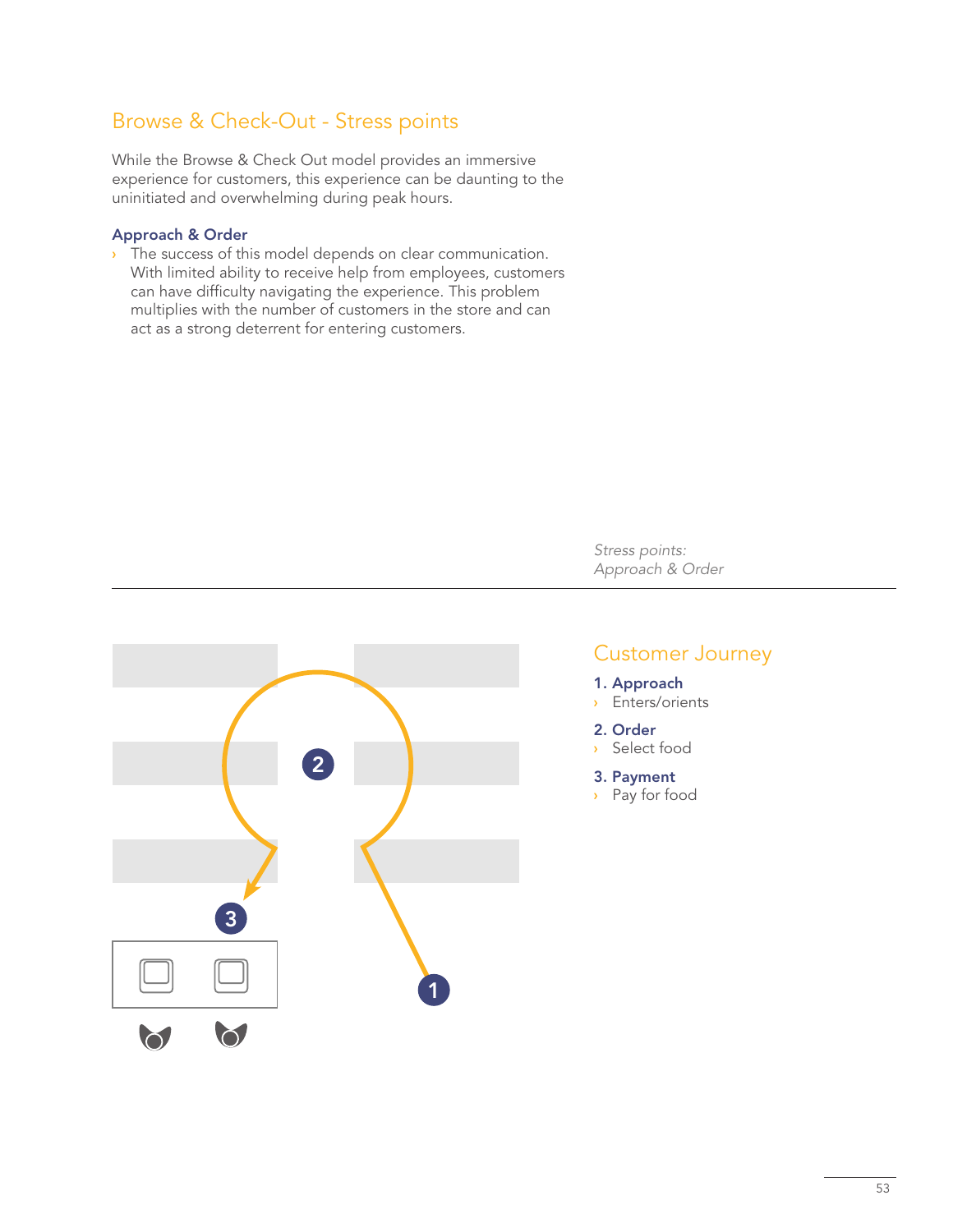## Summary of Stress points

|                           | Approach | Order | <b>Payment</b> | <b>Delivery</b> |
|---------------------------|----------|-------|----------------|-----------------|
| <b>Full Service</b>       | X        | X     |                |                 |
| <b>Single Point</b>       | X        |       |                | X               |
| <b>Follow Your Food</b>   | X        | X     |                |                 |
| <b>Dual Point</b>         | X        |       |                | X               |
| Semi-Serve                |          |       |                | X               |
| <b>Browse &amp; Check</b> | X        | X     |                |                 |

**Out**